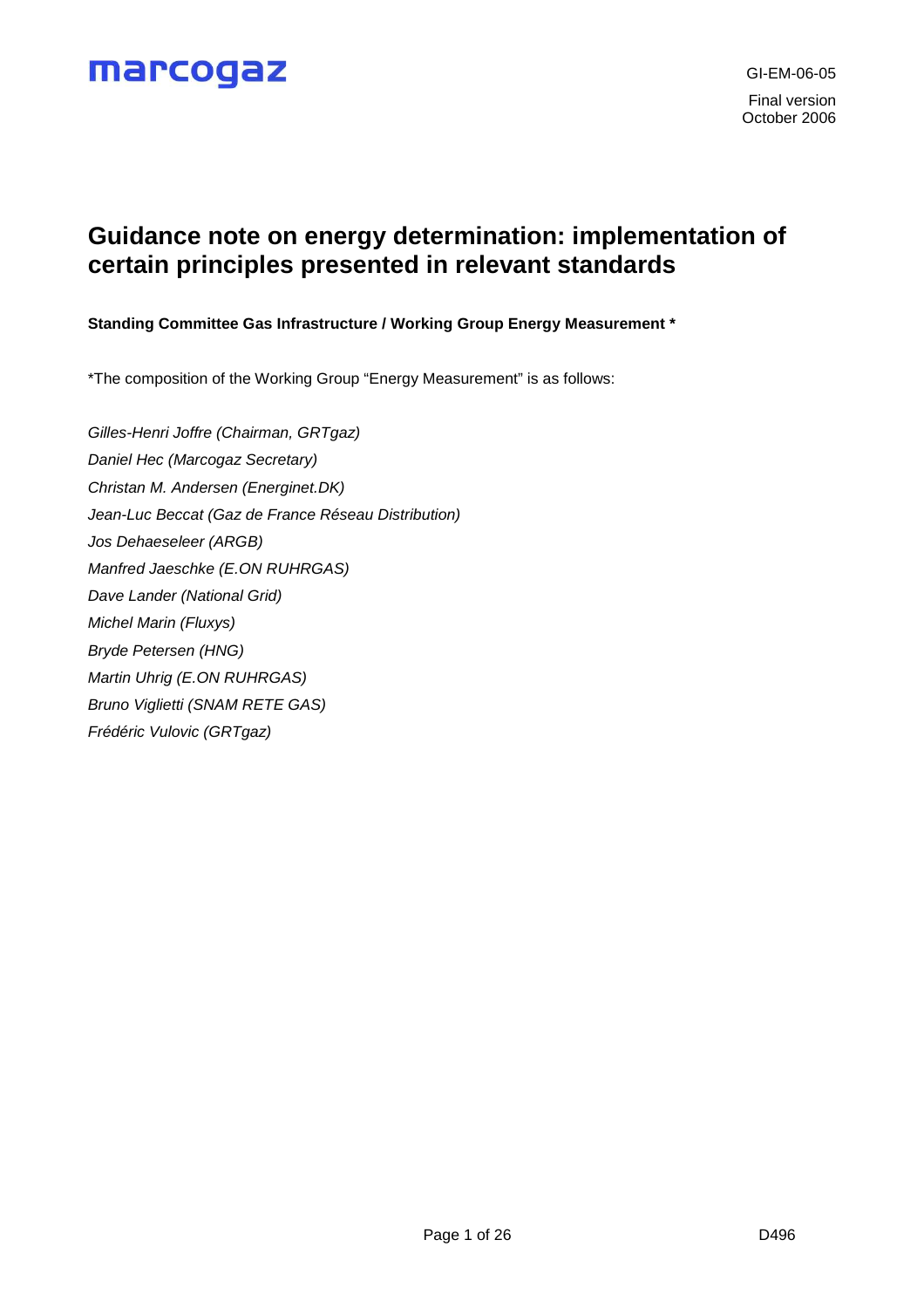GI-EM-06-05 Final version October 2006

### **Contents**

**Executive summary**

- **Chapter 1: Objectives**
- **Chapter 2: Current practice determined from the benchmark survey**
- **Chapter 3: Technical approach adopted within this guidance note**

**Chapter 4: Pattern approval**

**Annexes A-C**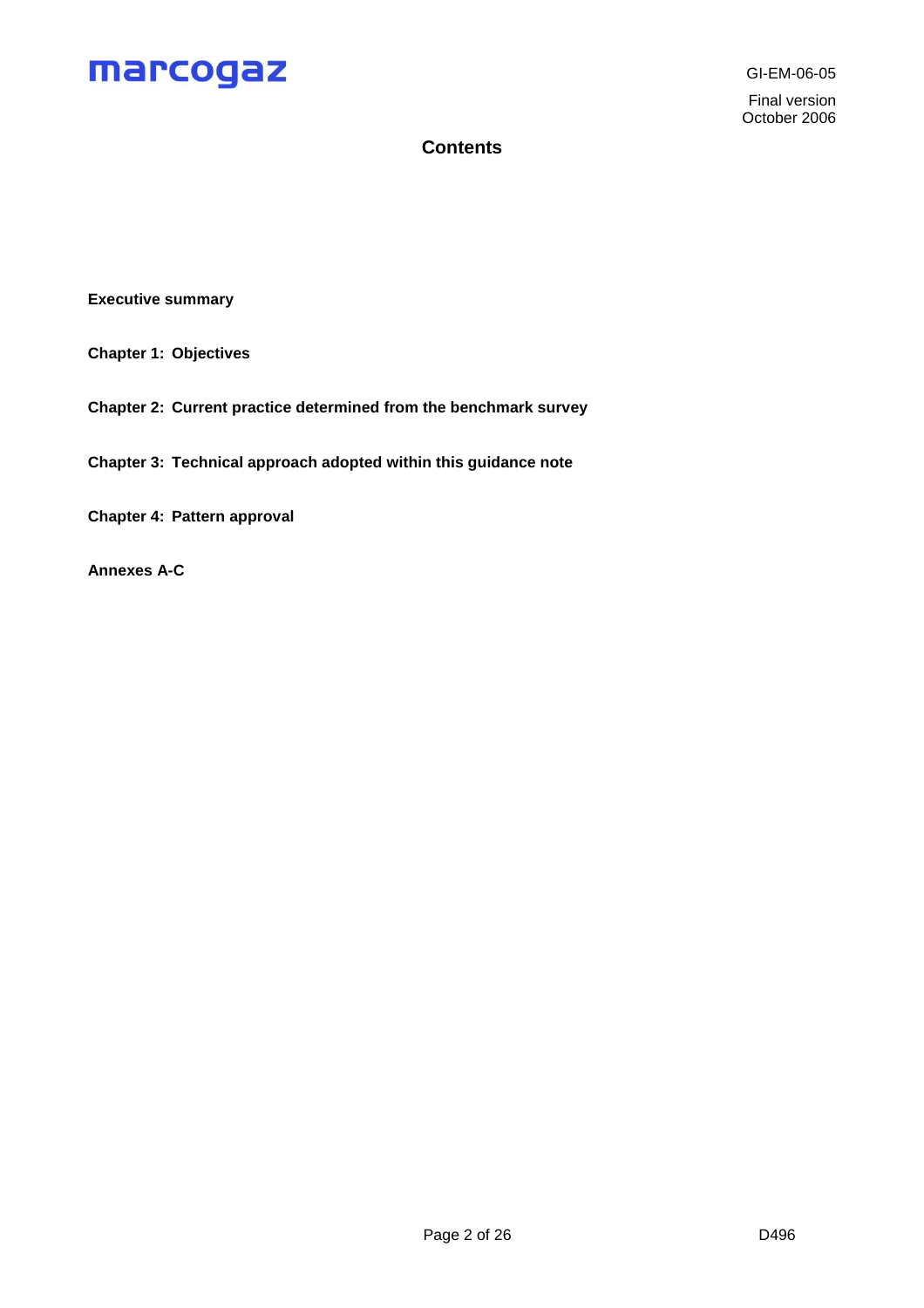Final version October 2006

### **Executive Summary**

This MARCOGAZ *Guidance Note on Energy Determination* expresses the position of the gas distribution and transportation industry, clarifies some important concepts related to energy determination, and proposes some practical solutions for use by the gas industry, standardisation bodies and other national authorities.

**Chapter 1** begins with the situation created by the liberalisation of the European gas industry. European Directives, as implemented in national regulations, have lead to increasingly demanding requirements to be met by companies acting in such a Single European Market and regulation and unbundling are critical issues for the gas industry.

European gas companies began preparing for the consequences of liberalisation at quite an early stage. This has led to the opening up of infrastructure systems to promote international gas trading. This has highlighted the importance of many technical aspects of the new market conditions.

One such technical aspect is gas measurement and metering technology, and it plays a central role in consumer billing. It lies at the heart of the gas industry; more so than any other technology. In a way, it is the bridge between the commercial and technical sides of the gas business.

The initial task of the Energy Measurement Working Group (WG-EM) was to conduct a survey of existing practices in this area, the results of which are summarized in **Chapter 2**. It shows that current practice differs across Member States in specific aspects, such as: network structure, company organisation and legal requirements. And yet - whilst the approaches may be different - the goal for all companies remains the same: to ensure high quality measurement and correctness of billing.

Gas companies take great care to ensure that gas delivered to consumers is measured and billed as precisely as possible at each point of change in custody. Large import stations often manage several million cubic meters per hour, whilst household diaphragm meters typically measure an average volume flowrate of less than one cubic meter per hour. It is evident, therefore, that metering strategies must strike a balance between accuracy and cost-effectiveness. **Chapter 3** provides the Marcogaz point of view, introducing basic concepts such as error, uncertainty and the MPE (maximum permissible error) in an energy determination context. These valuable concepts are often employed with differing terminology that reflects the intended use. In particular, Chapter 3 describes how the approaches of the GUM (ISO Guide to the expression of Uncertainty in Measurement), the OIML (Organisation Internationale de Metrologie Legale) and this guidance note are both linked and consistent with each other. In recognition that this topic is somewhat theoretical Chapter 3 also provides some practical and pragmatic examples of its use in the gas industry.

National and European Regulations and Directives, referring to national and international standards, represent the legal basis for all metering and billing activities. **Chapter 4** summarises the different approaches to Pattern Approval in Member States, which can trigger additional costs and additional time for manufacturers in obtaining approval /certification of measurement devices.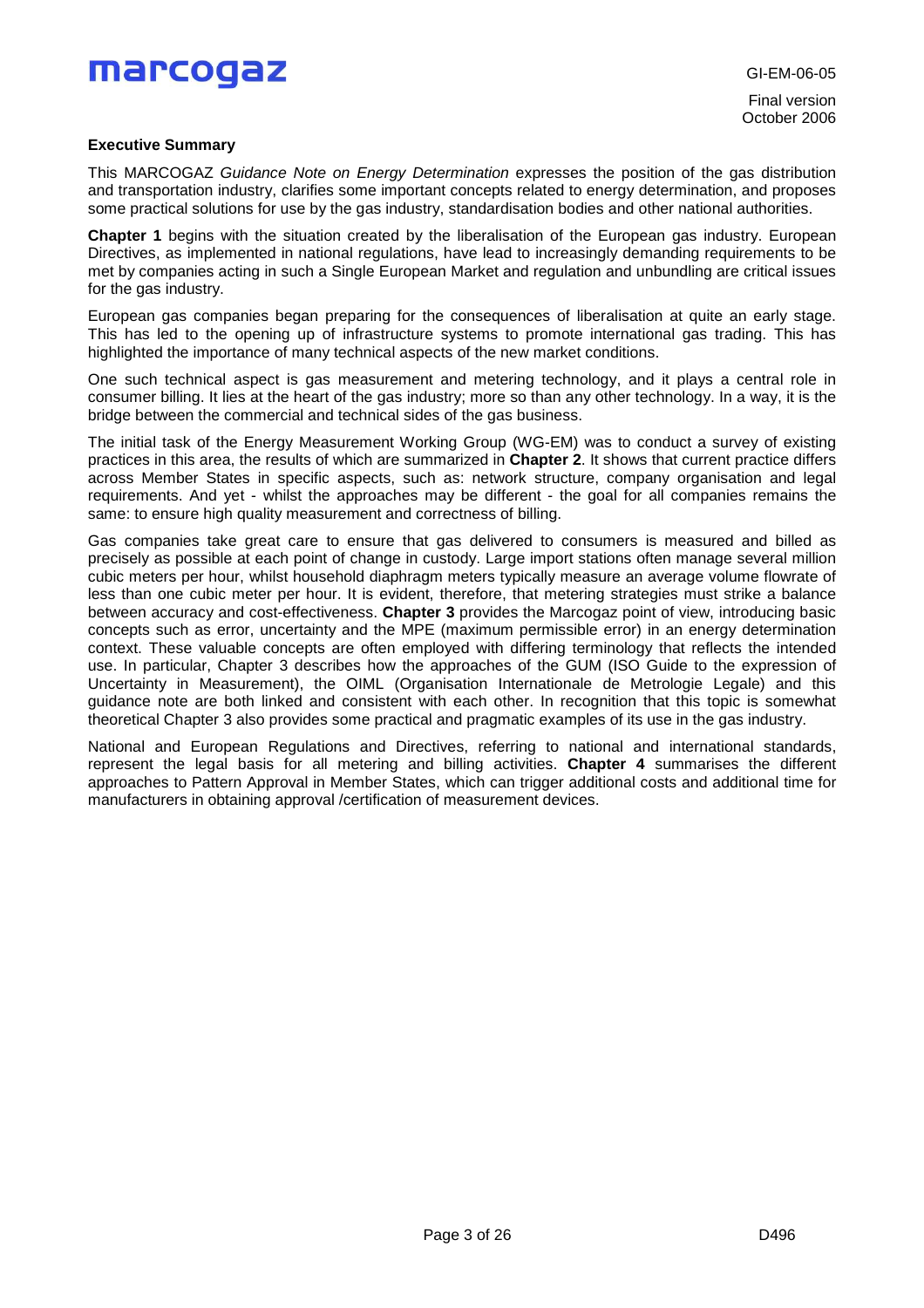### **Chapter 1: Objectives**

### **1.1 Introduction**

Liberalisation of the European gas market has led to new and increasing demands on gas measuring systems. Price fluctuations and new allocation principles have resulted in the need for accurate energy determination over smaller and smaller time intervals (daily, hourly). Such demands are at present not dealt with adequately in International standards.

### **1.2 Background and Regulatory Framework**

The OIML was created in 1955 and now numbers 57 Member States that are active in technical developments to promote global harmonisation of legal metrology procedures.

Technical Committee TC8 of the OIML (Subcommittee 7 «Gas Metering ») is preparing to publish a text setting out recommendations concerning "Measuring Systems for Gaseous Fuels". This text (hereinafter called the "OIML Recommendation" and at the time of this guidance note in its fourth draft) introduces several important and innovative concepts, such as:

- The idea of a measuring system, which is considered as all the equipment and documentary provision (see below) necessary to determine both volume of gas at base conditions (or, equivalently, the mass of gas) and energy (through the determination of calorific value).
- Use of different accuracy classes (A, B, C) to define performance of measuring systems in terms of an MPE (Maximum Permissible Error)
- A modular approach to permit determination the accuracy class of the overall measurement system from the MPEs of sub-systems (or Modules) for the three key functions necessary to determine energy: measurement at metering conditions, conversion of this volume to volume at base conditions, and conversion of volume at base conditions to energy.
- The use of documentary provision to justify assumptions or declarations of accuracy of non-instrumental processes.

Three classes of measurement system  $- A$ , B and C  $-$  are considered by OIML for achieving a specified accuracy in the determination of supplied energy. The class values for accuracy are set at 1%, 2% and 3% respectively (class A corresponding to the most demanding applications). Class values are defined on the basis of measuring device capacities and not actual consumption.

| <b>Accuracy Class</b>                                        | A    | в     | С     |  |  |
|--------------------------------------------------------------|------|-------|-------|--|--|
| <b>Determined</b><br>energy                                  | 1%   | 2%    | 3%    |  |  |
| <b>Calorific value</b><br>measurement<br>0.5%<br>(only CVDD) |      | 1.00% | 1.00% |  |  |
| Representative<br><b>Calorific value</b><br>determination    | 0.6% | 1.25% | 2.00% |  |  |

### **Table 1.1: OIML Accuracy classes**

The OIML leaves it to national authorities to set their own class thresholds. In addition, OIML recommends that National Authorities should set the appropriate accuracy class for a particular application. OIML only gives an indication of these threshold values in an informative annex E.

OIML will also make recommendations on the accuracy of measured volume and of measured and determined calorific value.

The OIML Recommendation applies to measuring systems for gaseous fuel:

• With a designed maximum flowrate Qmax equal to or greater than 100m $3/$ h at base conditions and for operating pressures equal to or greater than 200 kPa (2 bar) absolute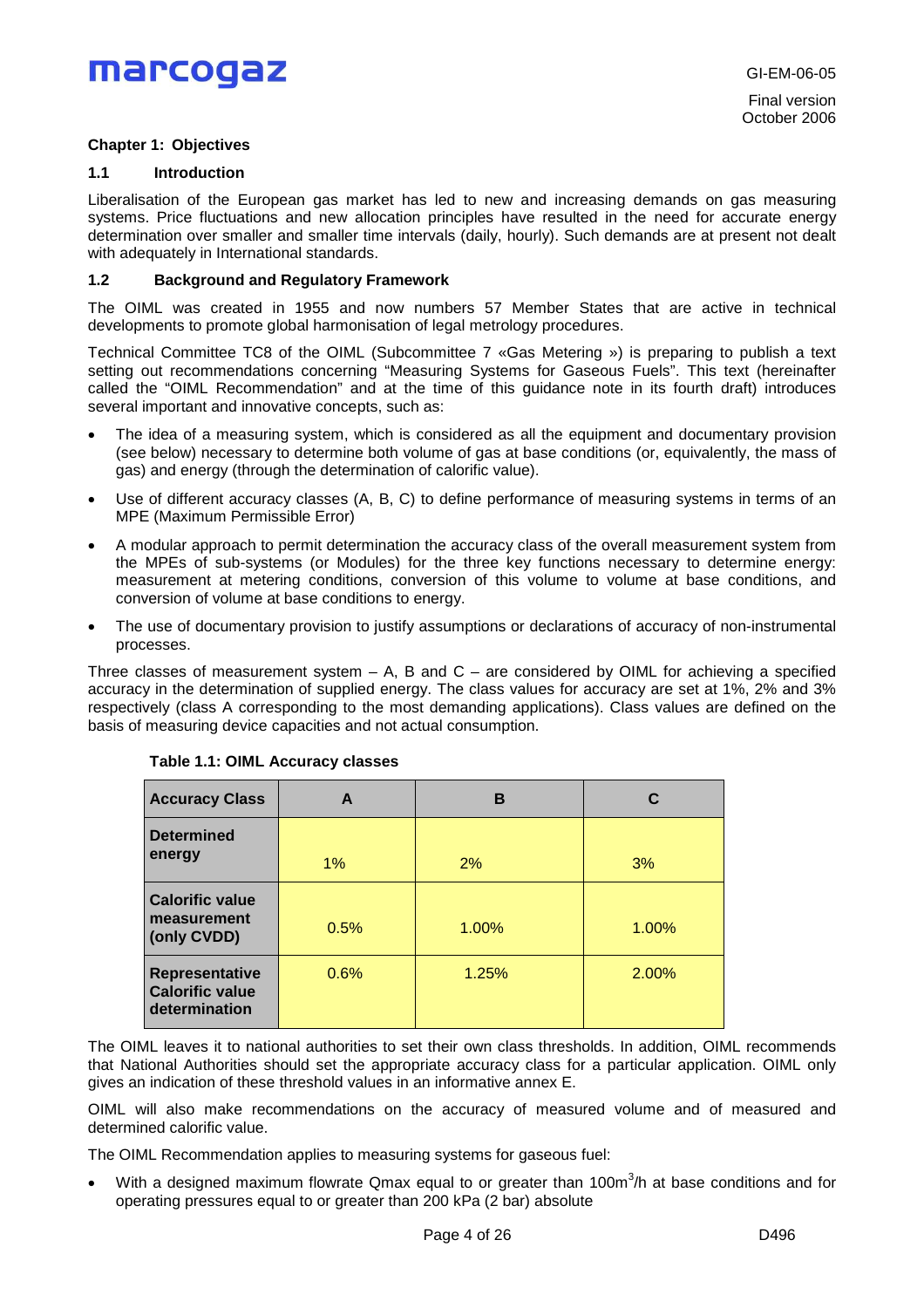GI-EM-06-05

Final version October 2006

Not fitted with diaphragm gas meters.

In the period following its publication, the OIML Recommendation may be translated by each Member State into the framework of national regulations.

In this context, the Measurement Instrument Directive (MID) has recently been approved by the EU Council and comes into force in 2006. The MID's main purpose is to prevent trading barriers by restricting national demands to gas measurement equipment. This will extend the use of EC approved devices and harmonize methods of assessment of devices.

#### **1.3 Consequences of the evolution in standards and regulations**

The current framework of standards and regulations is essentially geared to the determination of volumes and based on approval of devices. The new approach, as embodied in the OIML Recommendation, is more global and recognises the quality of measured delivered energy. This could lead in some case in:

- Revision of some documented provisions and/or some existing measurement systems
- Adoption of systems for measurement and allocation of calorific value

Should a new regulatory framework arise from the OIML Recommendations, gas transmission and distribution operators may need to agree suitable implementation with their national authorities and to specify the main provisions of any new regulation, with due regard to its economic impact.

With the OIML Recommendations, the entire method used for the determination of energy is considered, which requires calculation of the global error in energy arising from each module of the measurement system.

#### **1.4 Objectives of the guidance note on energy determination**

It is in the interest of the gas companies to exchange information as early as possible about technical solutions and how the OIML approach could be translated in a regulatory framework. A common position should help harmonise the use of the OIML Recommendation within the regulatory framework of each Member State and assist in guaranteeing a defined degree of equality in the treatment of customers.

The Standing Committee Gas Infrastructure (SCGI) of MARCOGAZ constitutes an appropriate framework to organise these exchanges where representatives of many European gas companies can participate.

The Working Group Energy Measurement (WG-EM) held its first meeting in Brussels in September 2002 in which representatives of nine European gas companies participated. During subsequent WG EM meetings it became clear that a common Guidance Note was required on energy determination concerning implementation of those key principles presented in the OIML recommendation, other relevant standards and the MID.

This MARCOGAZ Guidance Note expresses the position of the European gas distribution and transportation industry, clarifies some important concepts related to energy determination, and proposes some practical solutions for use by the gas industry, standardisation bodies and other national authorities. This guidance note is consistent with general principles of relevant International Standards, the MID, the OIML Recommendation and the commercial demands brought by liberalisation.

In comparing the OIML Recommendation against common EU gas measuring practice, WG-EM considers that measuring periods must also be declared for each accuracy class and the justification for this is given in Chapter 3 and Annex B.

An additional accuracy class D should also be considered for smaller gas measurement systems (e.g., domestic, commercial applications).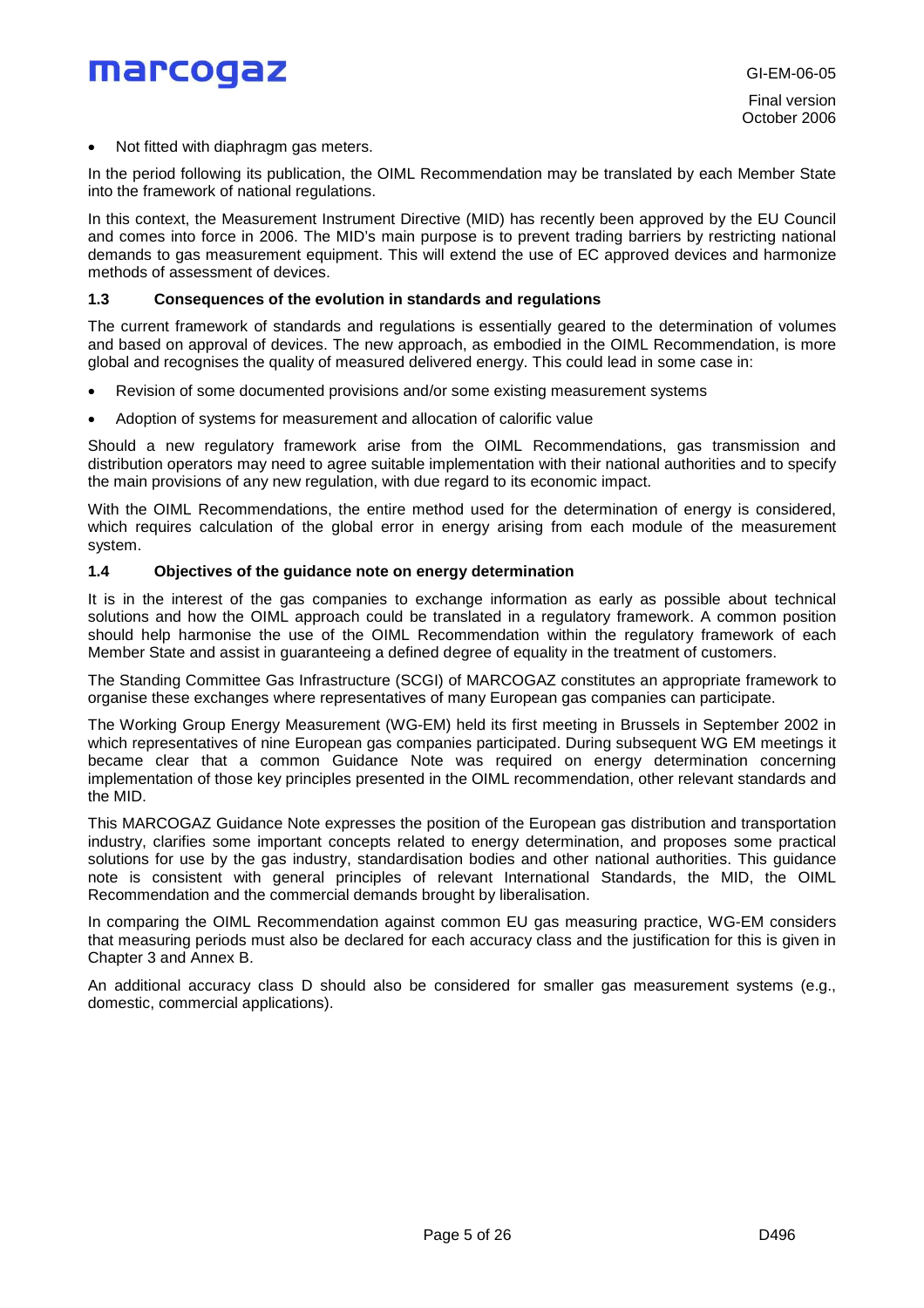GI-EM-06-05

Final version October 2006

### **Chapter 2: Current practice determined from the benchmark survey**

This chapter summarises the main results of a benchmark survey, made through use of a questionnaire, concerning the current practices in every European country/company.

The questionnaire gathers information concerning items such as: general information on each company's network, legal aspects (organisation of gas metrology, patterns approval, verification procedures, etc.), energy determination methods, delivery point installations (RTU, ECVD, GC, etc.), acquisition systems, architectures of data processing system, contractual aspects, organisation of gas metering for billing and approved devices.

### **2.1 General information**

The following general conclusions were drawn from consideration of the information volunteered by each company and where appropriate, a range from the lowest to the highest value is presented.

The amount of gas transported varies between companies and is generally between 7 and 110 billion m<sup>3</sup>/year<sup>1</sup> with a range of pressure from 103 to 10 000 kPa.

The number of entry points to each country is between 3 and 64 including those from fields and storage, whilst the number of exit points is between 45 and 7000 considering connection with other transmission network, distribution network and end users (excluding domestic).

Companies receive gas from a minimum of 2 and a maximum of 12 sources of natural gas with differing quality type, with a maximum annual variation in calorific value of 2.5 – 7.5 MJ/m<sup>3</sup>. To determine gas quality, companies mainly utilise gas chromatographs – the number of which varies from 5 to 150 depending on the size and complexity of the network.

### **2.2 Legal aspects**

From the questionnaire it emerged that for most European countries, gas companies have discussed the OIML Recommendation with their National Authority but only about half of them have discussed the classification (A, B, C) proposed by the document. In comparison companies in around half of the countries have discussed the MID with their National Authority.

There are differences amongst countries in the approach to legal metrology. In a few cases the National Authority does not require approval or certification either for all or certain types of devices (either flow measurement or GCV measurement).

Legal verification for almost all countries is made by a National Authority or by a certified organization.

The pressure used for initial calibration of flow meters and for subsequent periodic verification/calibration differs between countries, ranging from 60-70 bar starting from atmospheric pressure. Direct connection between flow computer and GCV device is not always allowed.

The time period over which metering information are validated is common among countries (monthly) as is the practice of recalculation of billing data when metering data is missing or invalid.

### **2.3 GCV assignment**

The energy content of gas is determined by multiplying measured volume and gross calorific value (GCV). Ideally, if technically achievable at reasonable cost, every customer would have an energy meter and be billed on the actual energy consumed. In practice, for most consumers GCVs are not directly determined and an assignment method is used, because of the high cost.

In general gas networks are divided into charging areas in which each consumer is assigned a common GCV value that - in conjunction with volume measurement - is used for billing purpose. The number of charging areas varies from country to country, ranging from 7 to about 200 depending upon the amount of gas transported and distributed, the variation in gas quality, and the number of entry and exit points.

The methods used to assign the GCV for energy determination for invoicing often differ and depend on the network structure, the regulatory framework, the possibility of blending gases of different quality, the number and type of customers, and the size of gas network.

<sup>&</sup>lt;sup>1</sup> Volumes quoted in this guidance note are given for gas at reference conditions of 0°C and 101.325 kPa unless stated otherwise.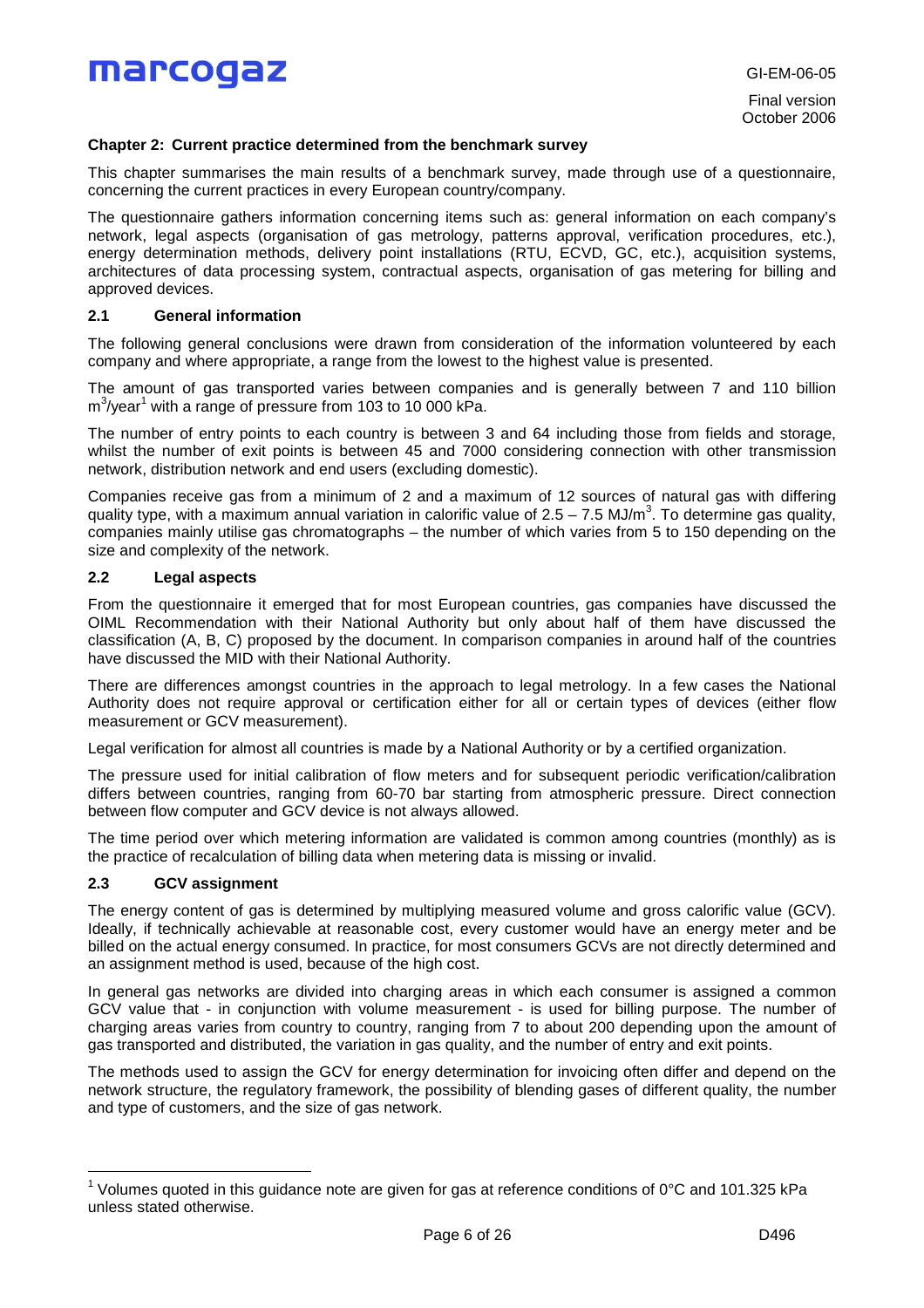GI-EM-06-05

Final version October 2006

The assigned GCV value is calculated by averaging of GCVs determined by one or more devices installed at the entry point into that charging area. The average GCV can be averaged either daily, monthly or annually, often depending on whether it is used in a transmission system, distribution system or local system.

If an area is supplied by more than one entry point, a flow weighted average GCV is calculated from gas flows at each entry point.

Different approaches are taken when gases of significant different quality supply a charging area. The following approaches were reported:

- If the difference between the average GCVs of the entry points to the charging area exceeds  $\pm 2\%$  of the total flow weighted average GCV (over the charging period) the grid operator can refuse the gas.
- If the flow weighted GCV average exceeds the lowest source GCV by more than a representative value (typically 1 MJ/m<sup>3</sup>) the billing GCV is capped at this level.
- If the difference between the average GCV determined within the area and the average GCV determined at any entry point to the area exceeded  $\pm 2\%$ , then the borders of the area are adjusted to compensate and the charging GCV is recalculated.
- The lowest GCV value is used, irrespective of differences in gas quality.

Some companies are using or plan to use simulation programs to assign a GCV for billing individual consumers. However in all cases such simulation software has been or will have to be certified by the National Authority.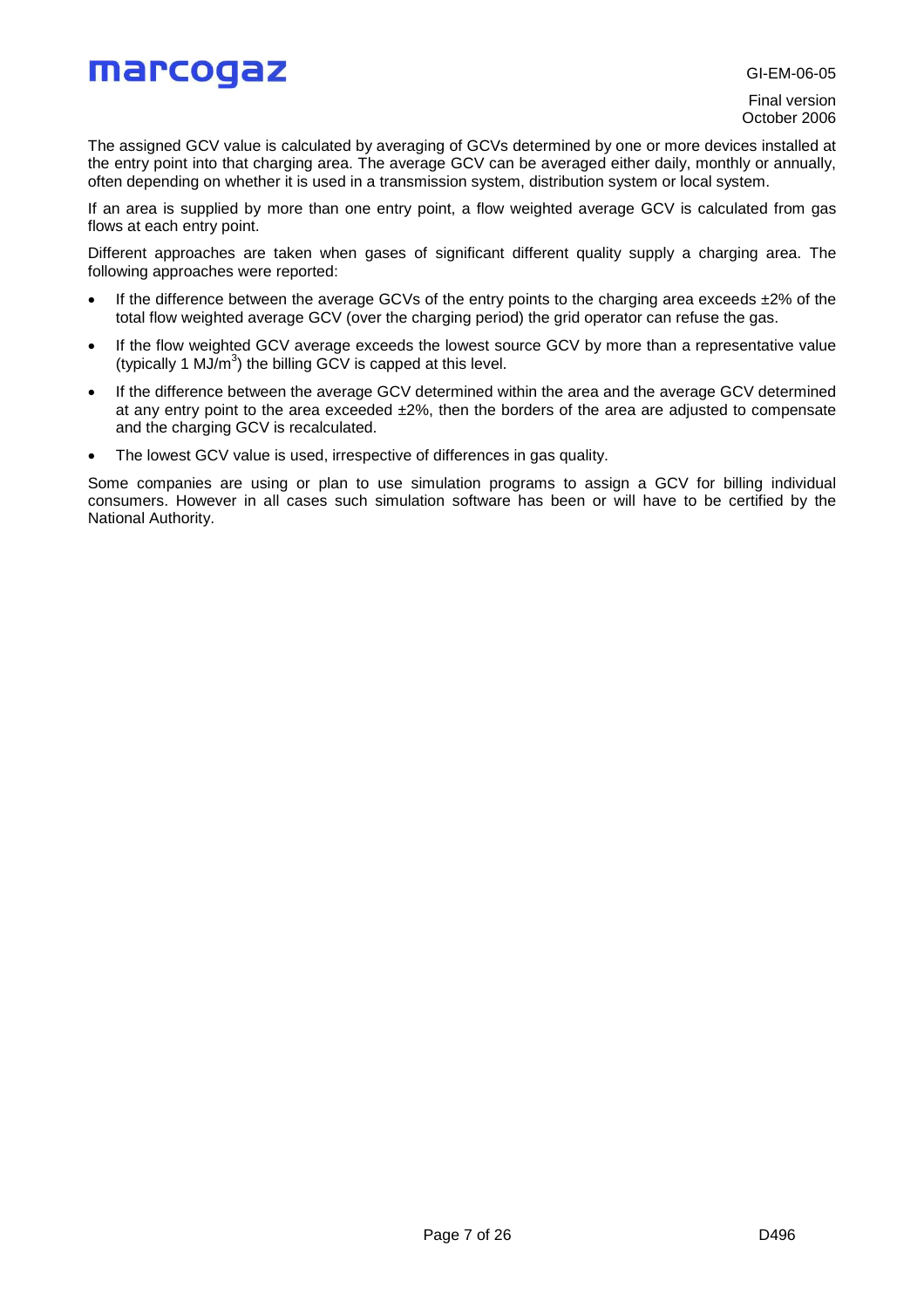### **Chapter 3: Technical approach adopted in this guidance note**

### **3.1 Introduction**

The OIML Recommendation introduced two key concepts in the area of energy measurement which are adopted in this guidance note:

- (i) Employing classes of measurement system of differing accuracy. The introduction of accuracy classes serves two main purposes. Firstly, it offers means of ensuring minimum accuracy requirements are met (i.e., appropriate accuracy of measurement are employed). Secondly, it permits installation of a cost-effective measurement system (i.e., not at excessive cost).
- (ii) Treatment of an energy measurement system as comprising a number of modules, each of which serve to perform a specific function within the global energy measurement process. Each module could be either an instrument (e.g., a meter or a calorific value determining device) or a calculation or functional process (e.g., assignment of a calorific value, or conversion of quantity of gas to energy using a representative calorific value).

The global accuracy in energy measurement is related to the accuracy of the individual modules that make up the measurement system and this chapter addresses how modular accuracies are combined to derive global accuracy. It also addresses how minimum accuracy requirements can be defined either globally or on a modular basis, how classes and their corresponding threshold values might be set, and suggests a technical approach to selecting equipment to meet a given accuracy class.

*Note: A number of examples are offered for clarification of the approach set out in this chapter. However, these examples are informative and should not be taken as evidence that any particular equipment or provisions meet a particular accuracy requirement.*

### **3.2 General Principles**

The principle adopted in this guidance note is to set accuracy classes in terms of a maximum permissible error (MPE). MPEs are the extreme values permitted by a specification or standard for a given accuracy class.

At the individual module level, the error displayed by a module may depend on the value of one or more input parameters. The MPE is the most extreme value in error that is permitted by a specification or standard for all values of the input parameters for which the MPE applies. So for instance:

- (i) The error in volume at metering conditions from a gas meter may depend on the flowrate of gas passing through the meter. A gas meter compliant with Accuracy Class B will therefore show a distribution in errors in volume, but - over the operational range of flowrates for that meter - no error in volume is likely to exceed the MPE permitted for this class of meter  $(\pm 1.2\%)$ .
- (ii) The error in calorific value of a (gas chromatography based) CVDD may depend upon the composition of the gas. A CVDD compliant with Accuracy Class A will show a distribution in errors in calorific value, but - over all compositions for that CVDD - no error in calorific value is likely to exceed the MPE permitted for this class of meter  $(\pm 0.5\%)$ .

At the overall measurement system level, however, the error in energy for the measurement system will depend upon all of the input parameters that affect the errors arising from the individual modules that comprise the measurement system. A measurement system will therefore show a distribution of errors in energy that results from combination of distributions of errors arising within the individual modules, but - over the operational range for the measurement system (flowrates, compositions, etc.) - no error in energy is likely to exceed the MPE permitted for a given class of measurement system.

Estimation and combination of distributions of errors of individual modules to achieve a distribution of errors in energy for the overall measurement system can be carried out by full application of the principles and approach of the GUM (*ISO Guide to the Expression of Uncertainty in Measurement*).

However, in many circumstances it is appropriate simply to calculate a mean error for each module and combine the estimates of such mean errors for each module by arithmetic addition to achieve an overall error in energy for the measurement system. The uncertainty in the overall error in energy for the measurement system is obtained by combining estimates of the uncertainty in the module mean errors by addition in quadrature. Uncertainty in module mean errors arises from the distribution of individual module errors as well as the uncertainty in the individual errors themselves.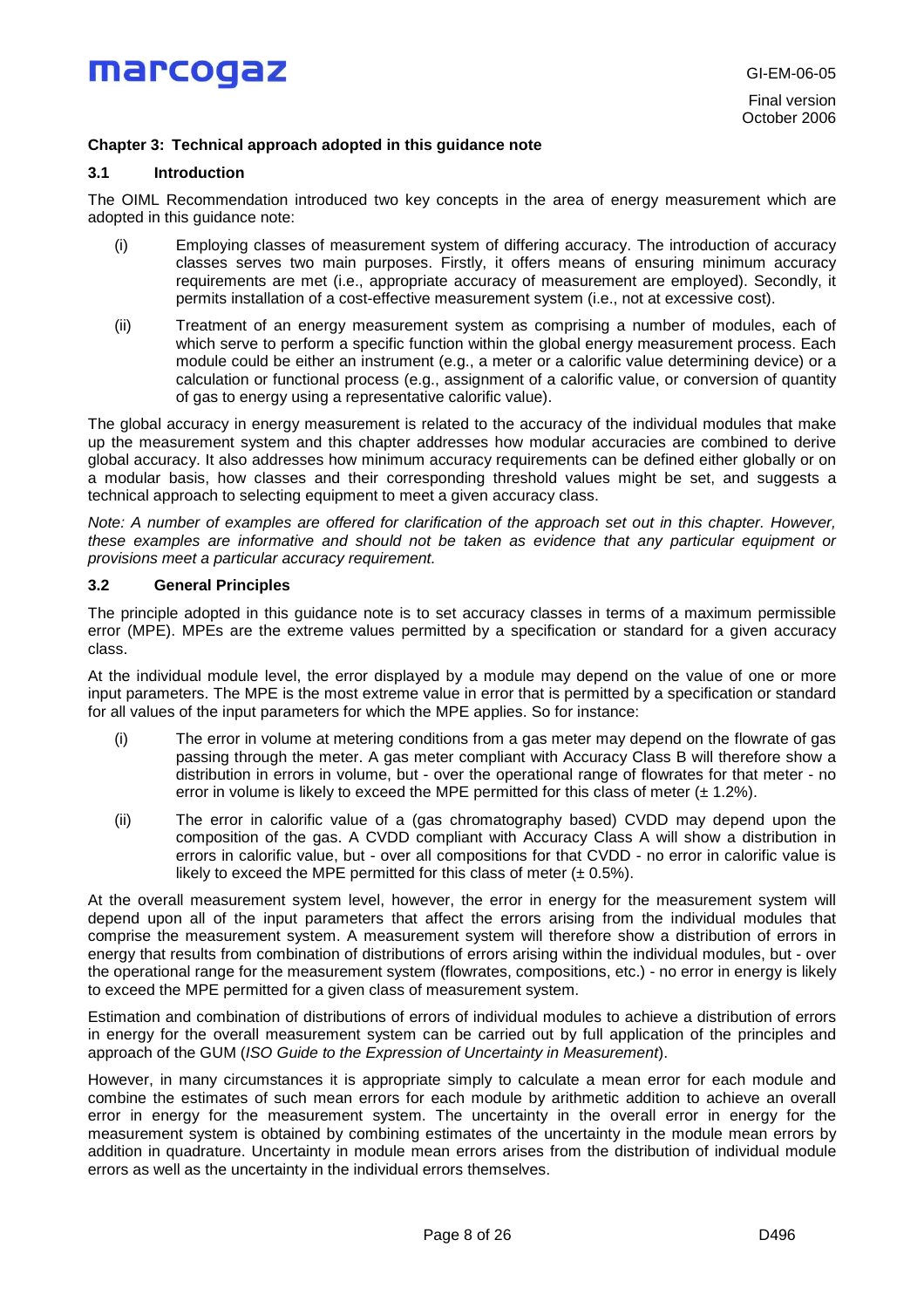Final version October 2006

If overall error in energy is no greater than the MPE for the measurement system, then the system complies with that accuracy class. However, in making that comparison, account has to be taken of not just the overall error in energy,  $\varepsilon(E)$ , but also the uncertainty in overall error in energy,  $U(\varepsilon(E))$ . Compliance with a given accuracy class requirement is therefore denoted by the following criterion:

 $\left(|\varepsilon(E)|+U(\varepsilon(E))\right)\leq MPE$ 

Demonstration of compliance with the above criterion involves two steps:

- (i) Estimation of overall error in energy. In this Guide we recommend that overall error is estimated by combining estimates of mean error for each module. Mean module errors are combined by **arithmetic** addition.
- (ii) Estimation of uncertainty in overall error in energy. In this guidance note we recommend that uncertainty in overall error is estimated by combining estimates of uncertainty in mean error of each module. Uncertainties in mean module errors are combined by addition **in quadrature**.

To illustrate this point, the simplest approach of a measurement system comprising individual modules known to comply with a particular accuracy class is considered below.

*Example 3-1: An energy measurement system comprises an Accuracy Class A metering module, an Accuracy Class A volume conversion module and an Accuracy Class A CVDD. From the module MPEs given in Chapter 1, Table 1-2 the overall error in energy and its uncertainty are calculated as follows*:

| Table 3-1: Calculation of overall error in energy and its uncertainty (simple approach)                                                                |                                  |                      |                              |             |  |  |  |
|--------------------------------------------------------------------------------------------------------------------------------------------------------|----------------------------------|----------------------|------------------------------|-------------|--|--|--|
| <b>Module</b>                                                                                                                                          | <b>Accuracy Class</b>            | <b>Mean</b><br>error | Uncertainty in<br>mean error |             |  |  |  |
| <b>Metering</b>                                                                                                                                        | A                                | $\pm 0.7\%$          | $0\%$                        | $\pm 0.7\%$ |  |  |  |
| <b>Volume conversion</b>                                                                                                                               | A                                | ± 0.5%               | $0\%$                        | ± 0.5%      |  |  |  |
| <b>CVDD</b><br>± 0.5%<br>A                                                                                                                             |                                  | 0%                   | ± 0.5%                       |             |  |  |  |
| Overall error in energy for the measurement system (obtained from<br>arithmetic addition of module mean errors)                                        |                                  |                      |                              |             |  |  |  |
| Uncertainty in overall error in energy for the measurement system (obtained from<br>addition in quadrature of the uncertainties in module mean errors) | $\pm 0.995\%$                    |                      |                              |             |  |  |  |
|                                                                                                                                                        | (rounded to 1 dp)<br>$\pm 1.0\%$ |                      |                              |             |  |  |  |

The above approach has two advantages. Firstly, it is consistent with the agreed methodology outlined in GUM. Details of this consistency are given in Annexe A. Secondly, in general the approach adopted when designing and building energy measurement systems is to ensure module errors can be assumed to be zero with an uncertainty estimated from the accuracy class of the module MPE. Under these circumstances, the approach is mathematically equivalent to that suggested by the OIML Recommendation (i.e., addition of module MPEs in quadrature).

It must be stressed, however that in reality it is not module MPEs that are being combined in quadrature, but estimates of uncertainty in mean module errors (which are derived from module MPEs).

In situations in which one or more mean module errors may not be assumed to be zero, then arithmetic addition of module errors may give rise to non-zero overall error in energy for the measurement system. An example of such a situation is application of a fixed factor for volume conversion, where the fixed factor may not be optimised for the range of operating conditions of the measurement system.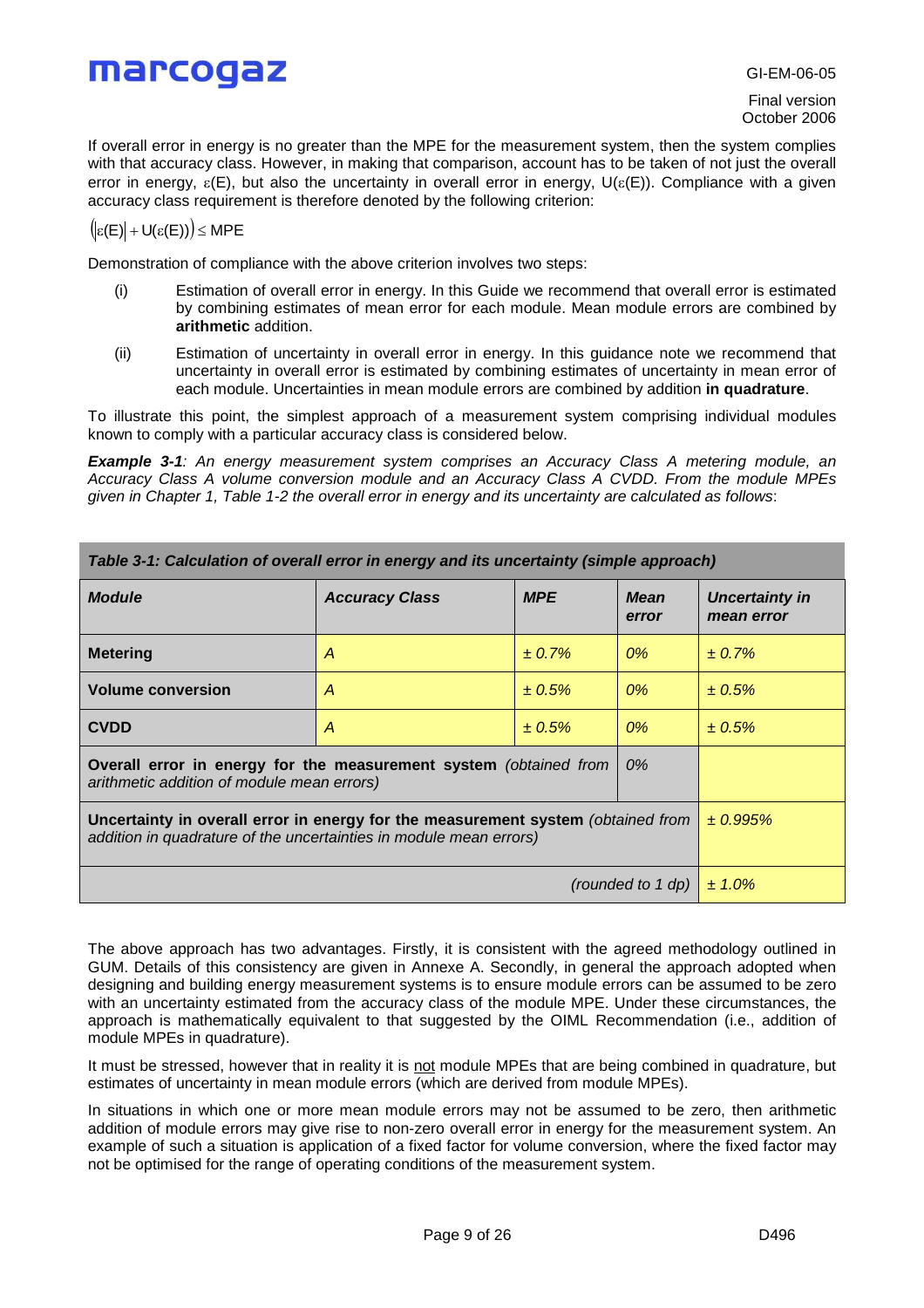GI-EM-06-05

Final version October 2006

Justification for arithmetic addition of module errors and addition of uncertainties in module errors in quadrature is given in Annexe B of this guidance note.

### **3.3 Time period for energy determination**

Energy generally relates to a time period during which gas flows, and yet the OIML Recommendation does not specify time periods for which each of its accuracy classes apply. In general this approach is acceptable provided that constant relative module errors can be demonstrated. In situations where constant absolute error(s) exist, then relative global error in energy may accumulate with time and a time period should be associated with an accuracy class. Justification for this important concept is given in Annexe B of this guidance note.

### **3.4 Deriving module errors and uncertainties in module errors**

In some circumstances, a more detailed approach to demonstration of compliance with a measurement system accuracy class may be appropriate. This may be achieved by demonstration of actual module performance, rather than assumption of performance (i.e., mean error and uncertainty in mean error) from the MPE given for the module class. Below, the various approaches to energy measurement are outlined and guidance is given on estimating mean module errors (and their uncertainties) and combining them to estimate overall measurement system performance.

Generally, energy measurement can be characterised as following one of four approaches:

By totalising uncorrected volumetric flowrate:

(a) 
$$
E = K_a[C_a] \int_{t=t_1}^{t=t_2} F(t) dt
$$

Where:

F is the volumetric flowrate at (varying) metering conditions of temperature and pressure.

[T], [P], [Z] are constants, representative of the (varying) parameters T, P and Z.

 $=t_1 \mid \frac{1}{T(t)} \mid$ 

 $\frac{1}{T(t)}\left|\frac{1}{T(t)}\right|$ .  $(t)$ 

*tF*

 $\mathbf{r}$ L

 $\frac{1}{2}$ 

K<sup>a</sup> is a constant, representative of the conversion factor to convert volumetric flowrate at metering conditions to a volumetric flowrate at standard conditions over the period of totalisation.

$$
K_a = \frac{T_b}{[T]} \frac{[P]}{P_b} \frac{Z_b}{[Z]}
$$

[Ca] is a constant, representative of the calorific value of the gas metered over the period of totalisation.

By totalising volumetric flowrate that is corrected to a standard temperature ("T conversion"):

 $\rfloor$ 

 $\overline{\phantom{a}}$ 

(b) 
$$
E = [K_b] \cdot [C_b] \cdot \int_{t=t_1}^{t=t_2} \left[ \frac{F(t)}{T(t)} \right] dt
$$

Where  $K_b = T_b \frac{[P]}{P_b} \frac{Z_b}{[Z]}$ 

By totalising volumetric flowrate that is corrected to a standard temperature and pressure ("PT conversion"):

(c) 
$$
E = K_c \left[ C_c \right]_{t=t_1}^{t=t_2} \left[ \frac{P(t).F(t)}{T(t)} \right] dt
$$

P  $K_b = T_b \frac{[P]}{P} \frac{Z_b}{I}$  $_b = T_b \frac{P}{P_b}$ 

Z

Where  $K_c = \frac{T_b}{P_b} \frac{Z_b}{|Z|}$ 

By totalising volumetric flowrate that is converted to volume flowrate at standard conditions ("PTZ conversion"):

(d) 
$$
E = K_d \cdot [C_d] \int_{t=t_1}^{t=t_2} \left[ \frac{P(t).F(t)}{T(t).Z(t)} \right] dt
$$

P  $K_c = \frac{T_b}{P} \frac{Z_b}{I}$ b  $c = \frac{Pb}{D}$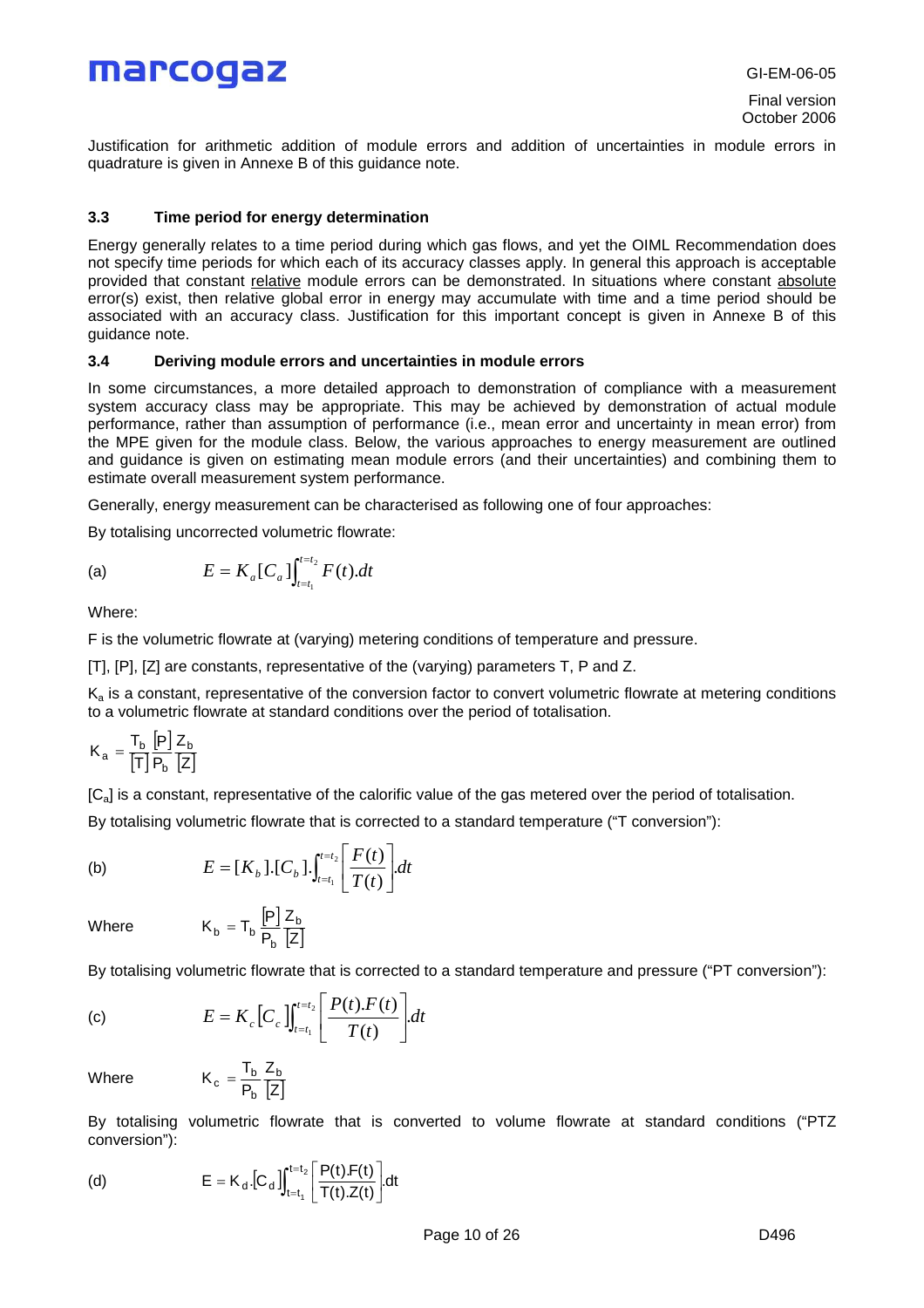Where

$$
K_d = \frac{T_b Z_b}{P_b}
$$

b  $e = \frac{P_b}{P_b}$  $K_e = \frac{T}{T}$ 

By integrating power:

$$
(\mathsf{e})
$$

(e) 
$$
E = K_e \int_{t=t_1}^{t=t_2} \left[ C(t) \cdot \frac{P(t) \cdot F(t) \cdot Z_b(t)}{T(t) \cdot Z(t)} \right] dt
$$

**Where** 

Error and uncertainty in error will arise from the instrumentation associated with measurement of flowrate, temperature, pressure, compression factor and gross calorific value, as well as performing calculations set out in the above equations (e.g., totalisation or integration, volume conversion, etc.).

In addition, error and uncertainty in error will arise from the use of constant, representative, values for volume conversion (i.e., the K<sub>i</sub>) and for gross calorific value (i.e., [C<sub>i</sub>]). The error and uncertainty in error will depend on how gas quality varies over the period of time that totalisation or integration is performed.

Depending on what approach, (a) to (e), is taken to measure energy, different methods of estimating of error and uncertainty in error may be employed:

- (i) By measurement and calibration of an instrument
- (ii) By inference, using knowledge of the module accuracy class for an instrument
- (iii) By documentary provision, in support of estimates of fixed factors

In this situation, and in accordance with the GUM, it is recommended that uncertainties in module errors are estimated and combined at the standard deviation level (standard uncertainty). In the absence of information about the distribution of errors, the GUM requires that standard uncertainty is derived from MPE by division by  $\sqrt{3}$ . If information on the distribution of errors is available then a divisor other than  $\sqrt{3}$  (e.g, 2) may be appropriate. The combined standard uncertainty in error is then expanded to a probability level of around 95% by multiplication by a coverage factor, k. Where the overall error in energy is near zero a value of k=2 may be assumed. However, if overall error in energy is significantly non-zero, then an alternative value for k may be more appropriate. This is discussed in more detail in Annexe A.

Use of these different methods is illustrated by the examples given below.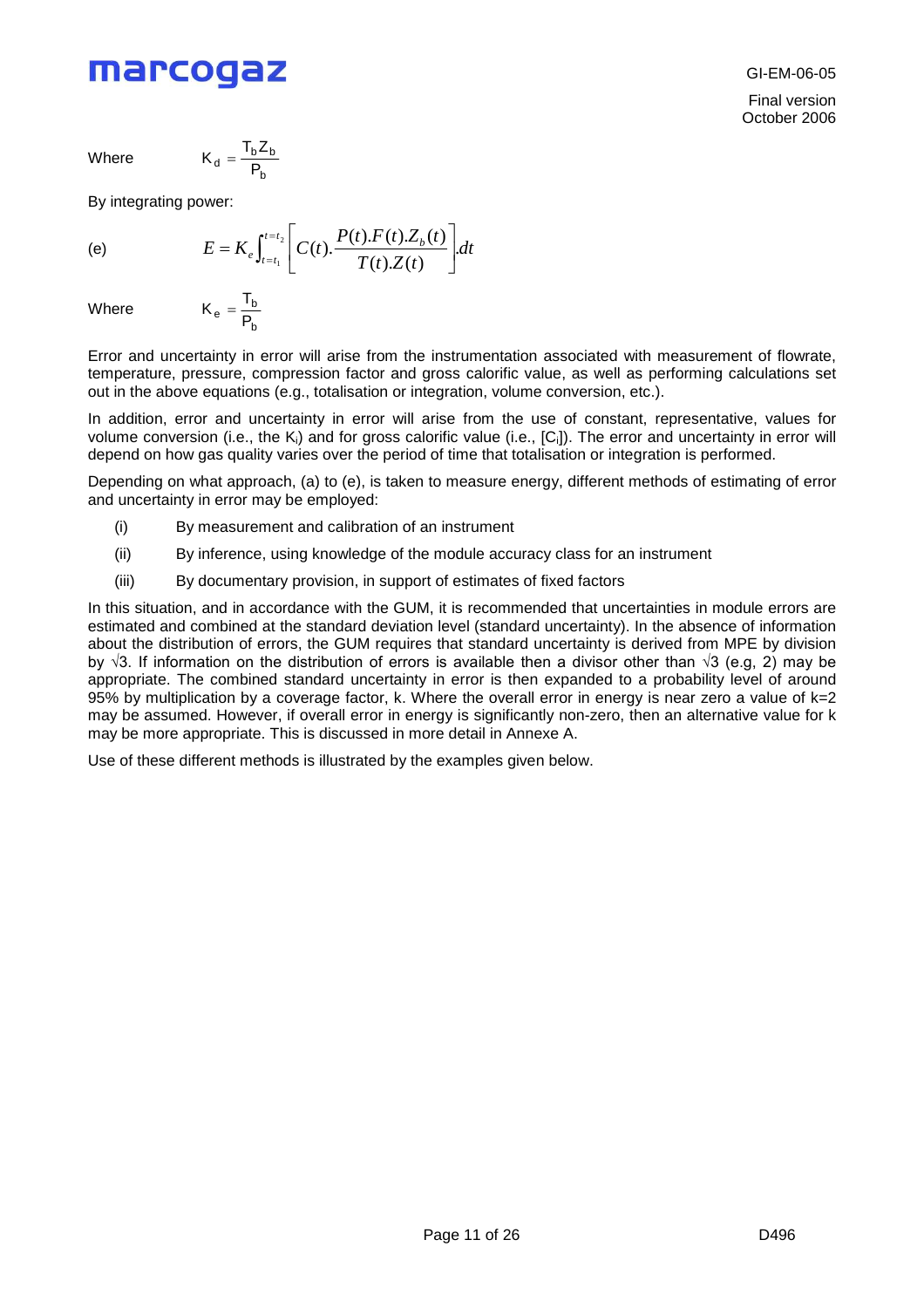*Example 3-2: An energy measurement system comprising a rotary or turbine meter, employing error correction across the operating flowrate range, an electronic volume conversion device and a process gas chromatograph whose sampling point is located close to the volume measurement point.*

| <b>Module</b>                                                                                 | <b>Mean</b><br>error | <b>Standard</b><br>uncertainty in<br>mean error | <b>Justification</b>                                                                                                                                                                                                                                                                                                                                                                                                                                                                                                                                                   |
|-----------------------------------------------------------------------------------------------|----------------------|-------------------------------------------------|------------------------------------------------------------------------------------------------------------------------------------------------------------------------------------------------------------------------------------------------------------------------------------------------------------------------------------------------------------------------------------------------------------------------------------------------------------------------------------------------------------------------------------------------------------------------|
| <b>Metering</b>                                                                               | 0%                   | ± 0.15%                                         | Unconverted volumetric flowrate using a rotary or turbine meter<br>may generally be assumed to give zero mean error with a<br>standard uncertainty in mean error of around $\pm$ 0.577% (u( $\varepsilon$ (V)<br>= $1.0 / \sqrt{3}$ = $\pm$ 0.577%) if compliant with EN 12480 (rotary<br>meters) or EN 12261 (turbine meters). Correction for meter<br>error across applicable flow range should reduce the standard<br>uncertainty to a value of around $u(\varepsilon(E) = \pm 0.15\%$ (typical flow<br>calibration laboratory expanded uncertainty is $\pm$ 0.3%). |
| <b>Volume</b><br>conversion                                                                   | 0%                   | ± 0.577%                                        | Volume conversion (employing PTZ conversion)<br>using<br>electronic systems compliant with EN 12405 may be assumed<br>to give zero mean error with a standard uncertainty in mean<br>error of around $\pm$ 0.577% (u( $\varepsilon$ (V <sub>b</sub> ) = 1.0 / $\sqrt{3}$ = $\pm$ 0.577%).                                                                                                                                                                                                                                                                              |
|                                                                                               |                      | $(\pm 0.5\%, )$                                 | (If documentary provision justifies a divisor of 2, a standard<br>uncertainty in mean error of $\pm$ 0.5% may be assumed.)                                                                                                                                                                                                                                                                                                                                                                                                                                             |
| 0%<br><b>Energy</b><br>conversion                                                             |                      | ± 0.063%                                        | Determination of calorific value using a local<br>gas<br>chromatograph can be demonstrated to give zero mean error<br>with a standard uncertainty in determined calorific value of<br>around 0.025 MJ/m <sup>3</sup> , i.e., $u(\varepsilon(GCV_{oc}) = \pm 0.025$ MJ/m <sup>3</sup> or $\pm$<br>0.063%, assuming an average GCV of 39.5 MJ/m <sup>3</sup> . This<br>uncertainty includes uncertainty in the response of the gas<br>chromatograph and uncertainty in the composition of the<br>calibrated standard.                                                    |
| 0%                                                                                            |                      | 0%                                              | Assuming that sampling and analysis times are short (typically<br>5 minutes) there is no uncertainty associated with location.                                                                                                                                                                                                                                                                                                                                                                                                                                         |
|                                                                                               | 0%                   | 0.147%                                          | Uncertainty in bias error also arises from the choice of<br>calibration gas and the variation in composition of the gas<br>metered. Performance evaluation to ISO 10723 demonstrates<br>that bias error over the analytical range of the instrument does<br>not exceed $\pm$ 0.1 MJ/m <sup>3</sup> , i.e., u( $\varepsilon$ (GCV <sub>bias</sub> ) = 0.1 / $\sqrt{3}$ = $\pm$ 0.058<br>MJ/m <sup>3</sup> or $\pm$ 0.147%, assuming an average GCV of 39.5 MJ/m <sup>3</sup> ).                                                                                         |
| Overall error<br>in energy                                                                    | 0%                   |                                                 | Arithmetic addition of mean module errors                                                                                                                                                                                                                                                                                                                                                                                                                                                                                                                              |
| <b>Standard</b><br>uncertainty<br>overall<br>error<br>in<br>$\overline{\mathsf{m}}$<br>energy |                      | ± 0.617%                                        | Addition in quadrature of standard uncertainties of mean<br>module errors                                                                                                                                                                                                                                                                                                                                                                                                                                                                                              |
|                                                                                               |                      | $(\pm 0.545%)$                                  | (Assuming a divisor of 2 in volume conversion)                                                                                                                                                                                                                                                                                                                                                                                                                                                                                                                         |
| <b>Expanded uncertainty</b><br>overall<br>energy                                              | error<br>in          | ± 1.2%                                          | Using a coverage factor of $k=2$ and rounding final result to 1 dp                                                                                                                                                                                                                                                                                                                                                                                                                                                                                                     |
|                                                                                               |                      | $(\pm 1.1\%)$                                   | (Assuming a divisor of 2 in volume conversion)                                                                                                                                                                                                                                                                                                                                                                                                                                                                                                                         |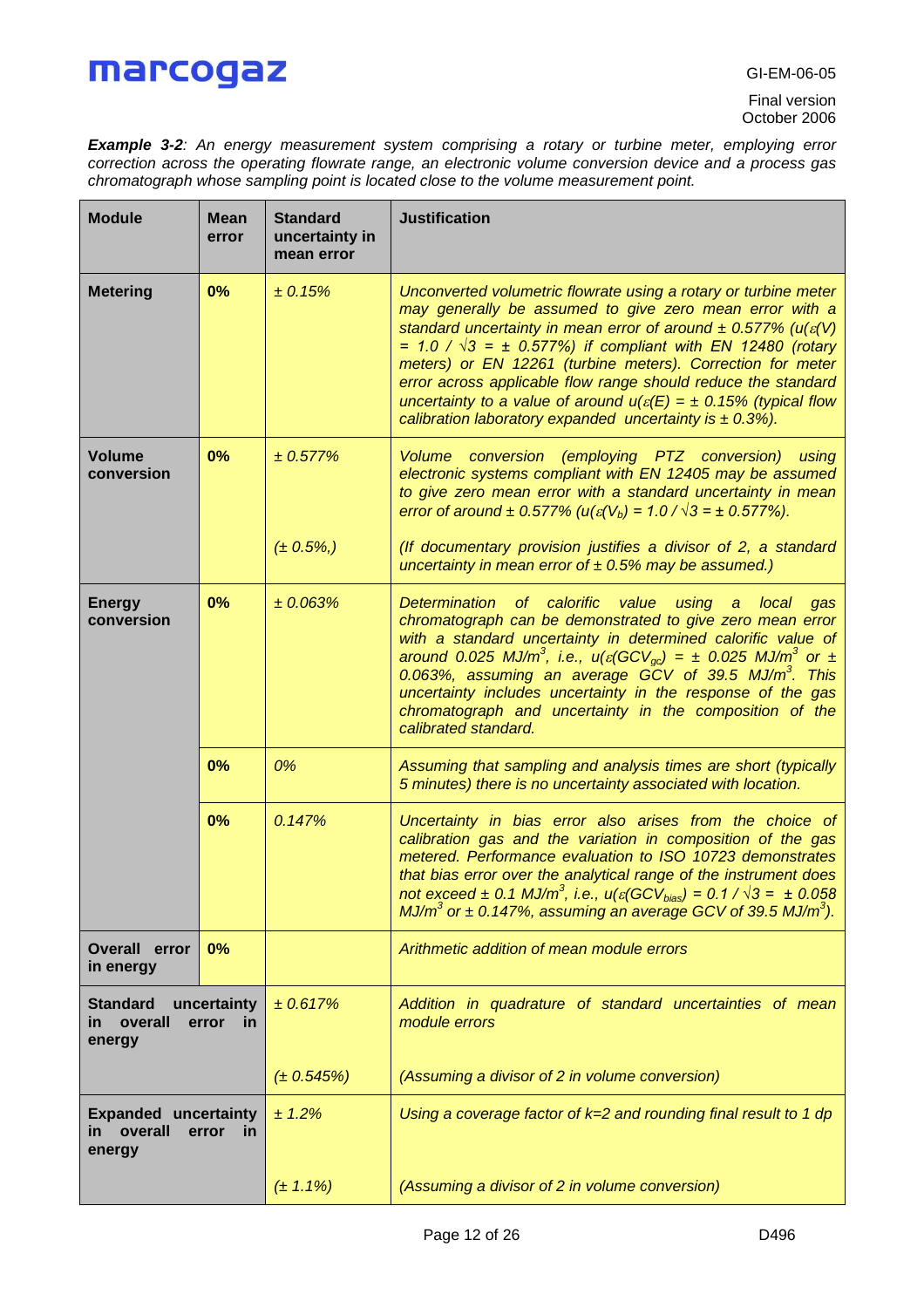Final version October 2006

*Example 3-3: An energy measurement system comprising a rotary or turbine meter, not employing error correction across the operating flowrate range and a PT conversion device which employs a fixed factor to correct for non-ideality of gas (Zb/Z). Conversion to energy is carried out daily by use of a charging area calorific value calculated from the net energy flows and net volume flows into the charging area ("flowweighted average calorific value").*

| <b>Module</b>                                                                    | <b>Mean</b><br>error | <b>Standard</b><br>uncertainty in<br>mean error | <b>Justification</b>                                                                                                                                                                                                                                                                                                                                                                                                                                                                                                                       |
|----------------------------------------------------------------------------------|----------------------|-------------------------------------------------|--------------------------------------------------------------------------------------------------------------------------------------------------------------------------------------------------------------------------------------------------------------------------------------------------------------------------------------------------------------------------------------------------------------------------------------------------------------------------------------------------------------------------------------------|
| <b>Metering</b>                                                                  | 0%                   | ± 0.577%                                        | Unconverted volumetric flowrate using a rotary or turbine meter<br>may generally be assumed to give zero mean error with a<br>standard uncertainty in mean error of around $\pm$ 0.577% (u( $\varepsilon$ (V)<br>= $1.0 / \sqrt{3}$ = $\pm$ 0.577%) if compliant with EN 12480 (rotary<br>meters) or EN 12261 (turbine meters                                                                                                                                                                                                              |
| <b>Volume</b><br>conversion                                                      | 0%                   | $± 0.577\%$                                     | Volume conversion (using PT conversion) using electronic<br>systems compliant with EN 12405 may be assumed to give<br>zero mean error with a standard uncertainty in mean error of<br>around $\pm$ 0.577% (u( $\varepsilon$ (V <sub>b</sub> ) = 1.0 / $\sqrt{3}$ = $\pm$ 0.577%).                                                                                                                                                                                                                                                          |
|                                                                                  | 0%                   | ± 0.36%                                         | Non-ideality of gas: The single fixed factor is selected so as to<br>give zero mean error in $Z_b/Z$ . The standard uncertainty in mean<br>error in $Z_b/Z$ is estimated from the variance in gas quality<br>entering the charging area (standard deviation = $0.36\%$ ).                                                                                                                                                                                                                                                                  |
| <b>Energy</b><br>conversion                                                      | 0%                   | ± 0.60%                                         | Conversion to energy using a representative CV: Documentary<br>provisions should justify the assumption that conversion to<br>energy using a representative CV gives a zero mean error<br>$(\varepsilon$ (GCV)=0). When gas flows into a charging area are<br>measured using Accuracy Class A measurement systems the<br>uncertainty in error in representative GCV is dominated by the<br>variation in source GCV. Typical variation in GCV of gas<br>sources to the charging area gives a standard uncertainty in<br>GCV error of 0.60%. |
| Overall error<br>in energy                                                       | 0%                   |                                                 | Arithmetic addition of mean module errors                                                                                                                                                                                                                                                                                                                                                                                                                                                                                                  |
| <b>Standard</b><br>uncertainty<br>overall<br>in.<br>error<br><u>in</u><br>energy |                      | ± 1.075%                                        | Addition in quadrature of standard uncertainties of mean<br>module errors                                                                                                                                                                                                                                                                                                                                                                                                                                                                  |
| <b>Expanded uncertainty</b><br>overall<br>error<br>in<br><u>in</u><br>energy     |                      | ± 2.1%                                          | Using a coverage factor of $k=2$ and rounding final result to 1 dp                                                                                                                                                                                                                                                                                                                                                                                                                                                                         |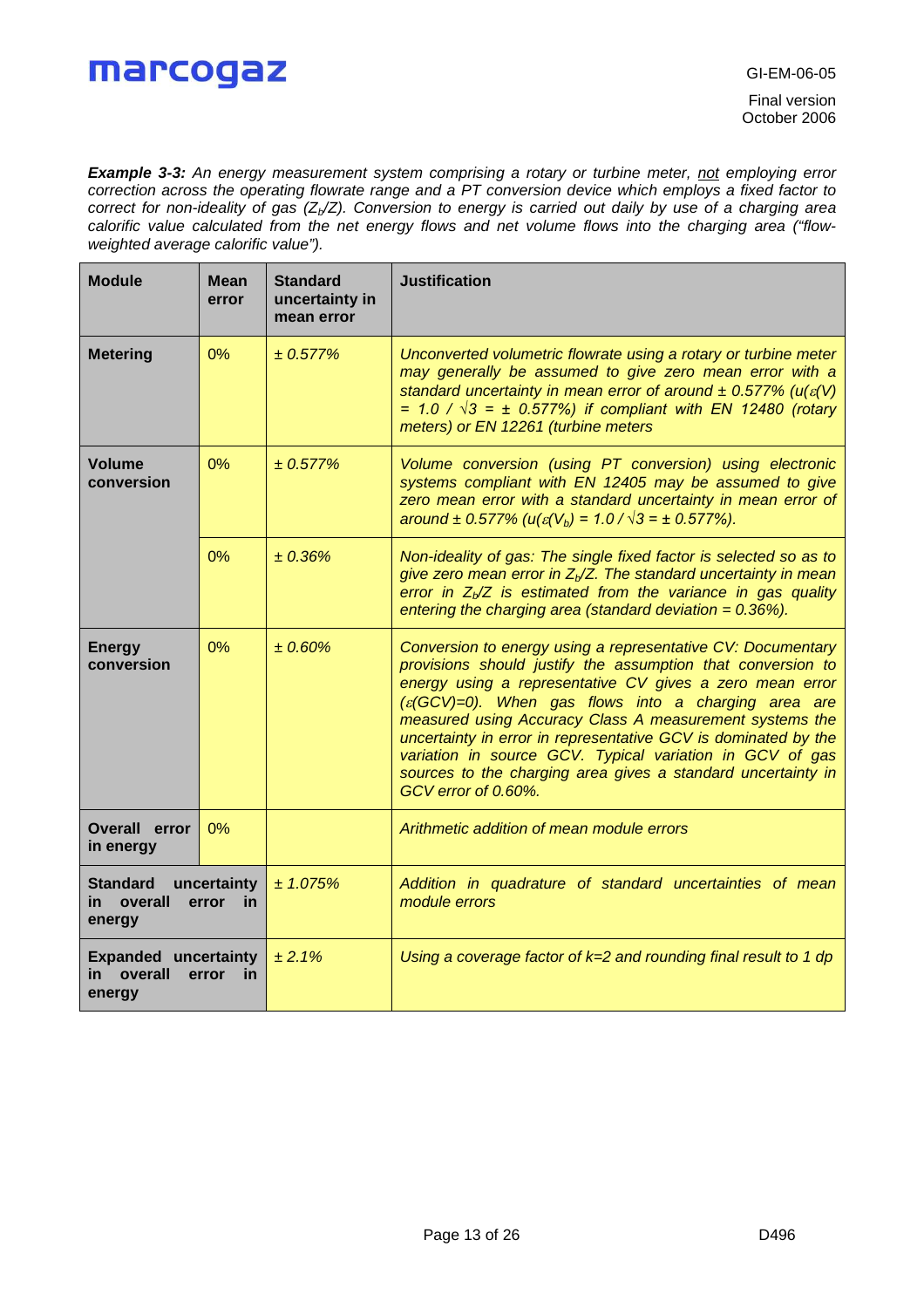*Example 3-4: An energy measurement system comprising a rotary or turbine meter, not employing error correction, operating at a pressure of 100 mbarg and a T conversion device which employs a fixed factor to correct for non-ideality of gas (Zb/Z) and pressure. Conversion to energy is carried out daily by use of a charging area calorific value calculated from the net energy flows and net volume flows into the charging area ("flow-weighted average calorific value").*

| <b>Module</b>               | <b>Mean</b><br>error | <b>Standard</b><br>uncertainty in<br>mean error | <b>Justification</b>                                                                                                                                                                                                                                                                                                                                                                                                                                                                                                                   |
|-----------------------------|----------------------|-------------------------------------------------|----------------------------------------------------------------------------------------------------------------------------------------------------------------------------------------------------------------------------------------------------------------------------------------------------------------------------------------------------------------------------------------------------------------------------------------------------------------------------------------------------------------------------------------|
| <b>Metering</b>             | 0%                   | ± 0.577%                                        | Unconverted volumetric flowrate using a rotary or turbine meter<br>may generally be assumed to give zero mean error with a<br>standard uncertainty in mean error of around $\pm$ 0.577% (u( $\varepsilon$ (V)<br>= $1.0 / \sqrt{3}$ = $\pm$ 0.577%) if compliant with EN 12480 (rotary<br>meters) or EN 12261 (turbine meters                                                                                                                                                                                                          |
| <b>Volume</b><br>conversion | 0%                   | ± 0.577%                                        | Volume conversion (using T conversion): Electronic systems<br>compliant with EN 12405 may be assumed to give zero mean<br>error with a standard uncertainty in mean error of around $\pm$<br>$0.577\%$ (u( $\varepsilon$ (V <sub>b</sub> ) = 1.0 / $\sqrt{3}$ = ± 0.577%).                                                                                                                                                                                                                                                             |
|                             | 0%                   | ± 0.36%                                         | Non-ideality of gas: The single fixed factor is selected so as to<br>give zero mean error in $Zb/Z$ . The standard uncertainty in mean<br>error in $Z_b/Z$ is estimated from the variance in gas quality<br>entering the charging area (standard deviation = $0.36\%$ ).                                                                                                                                                                                                                                                               |
|                             | 0%                   | ± 0.259%                                        | Meter inlet pressure: The single fixed factor is selected so as to<br>give zero mean error in meter inlet pressure. The variation of<br>meter inlet pressure for a pressure regulator of accuracy class<br>RG5 is taken to be $\pm$ (0.05*100)/ $\sqrt{3}$ mbar or $\pm$ 0.259% (inlet<br>pressure 1113 mbar).                                                                                                                                                                                                                         |
|                             | 0%                   | ± 0.908%                                        | Barometric pressure: The single fixed factor is selected so as<br>to give zero mean error in barometric pressure. The variation of<br>gas pressure is taken to be $\pm$ (17.5/ $\sqrt{3}$ ) mbar or $\pm$ 0.908% (inlet<br>pressure 1113 mbar). Documentary provision to justify this<br>assumed variation should be provided.                                                                                                                                                                                                         |
|                             | 0%                   | ± 0.143%                                        | Altitude: The single fixed factor is selected so as to give zero<br>mean error in altitude. The variation of meter altitude is taken to<br>be $\pm$ (25/ $\sqrt{3}$ ) m or $\pm$ 0.143% (mean altitude 25 m, inlet pressure<br>1113 mbar and a mean barometric pressure drop of 0.11<br>$mbar/m$ ).                                                                                                                                                                                                                                    |
| <b>Energy</b><br>conversion | 0%                   | ±0.60%                                          | Conversion to energy using a representative CV: Documentary<br>provisions should justify the assumption that conversion to<br>energy using a representative CV gives a zero mean error<br>$\epsilon(GCV)=0$ ). When gas flows into a charging area are<br>measured using Accuracy Class A measurement systems the<br>uncertainty in error in representative GCV is dominated by the<br>variation in source GCV. Typical variation in GCV of gas<br>sources to the charging area gives a standard uncertainty in<br>GCV error of 0.60%. |
| Overall error<br>in energy  | 0%                   |                                                 | Arithmetic addition of mean module errors                                                                                                                                                                                                                                                                                                                                                                                                                                                                                              |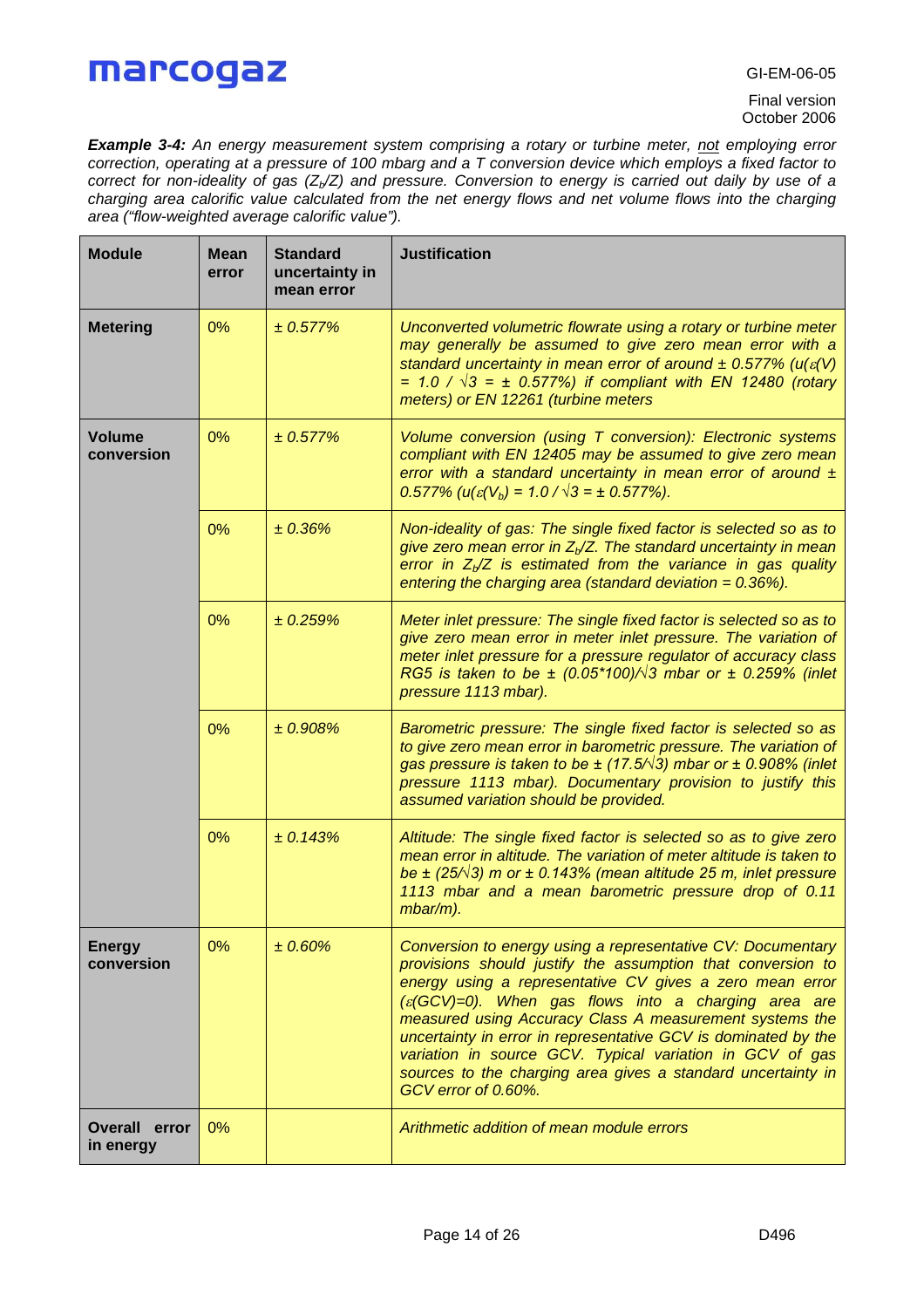GI-EM-06-05

Final version October 2006

| <b>Module</b>                                                             | <b>Mean</b><br>error | <b>Standard</b><br>uncertainty in<br>mean error | <b>Justification</b>                                                      |  |  |  |  |
|---------------------------------------------------------------------------|----------------------|-------------------------------------------------|---------------------------------------------------------------------------|--|--|--|--|
| <b>Standard</b><br>uncertainty<br>in overall<br>in<br>error<br>energy     |                      | ± 1.438%                                        | Addition in quadrature of standard uncertainties of mean<br>module errors |  |  |  |  |
| <b>Expanded uncertainty</b><br>in overall<br><u>in</u><br>error<br>energy |                      | ± 2.9%                                          | Using a coverage factor of $k=2$ and rounding final result to 1 dp        |  |  |  |  |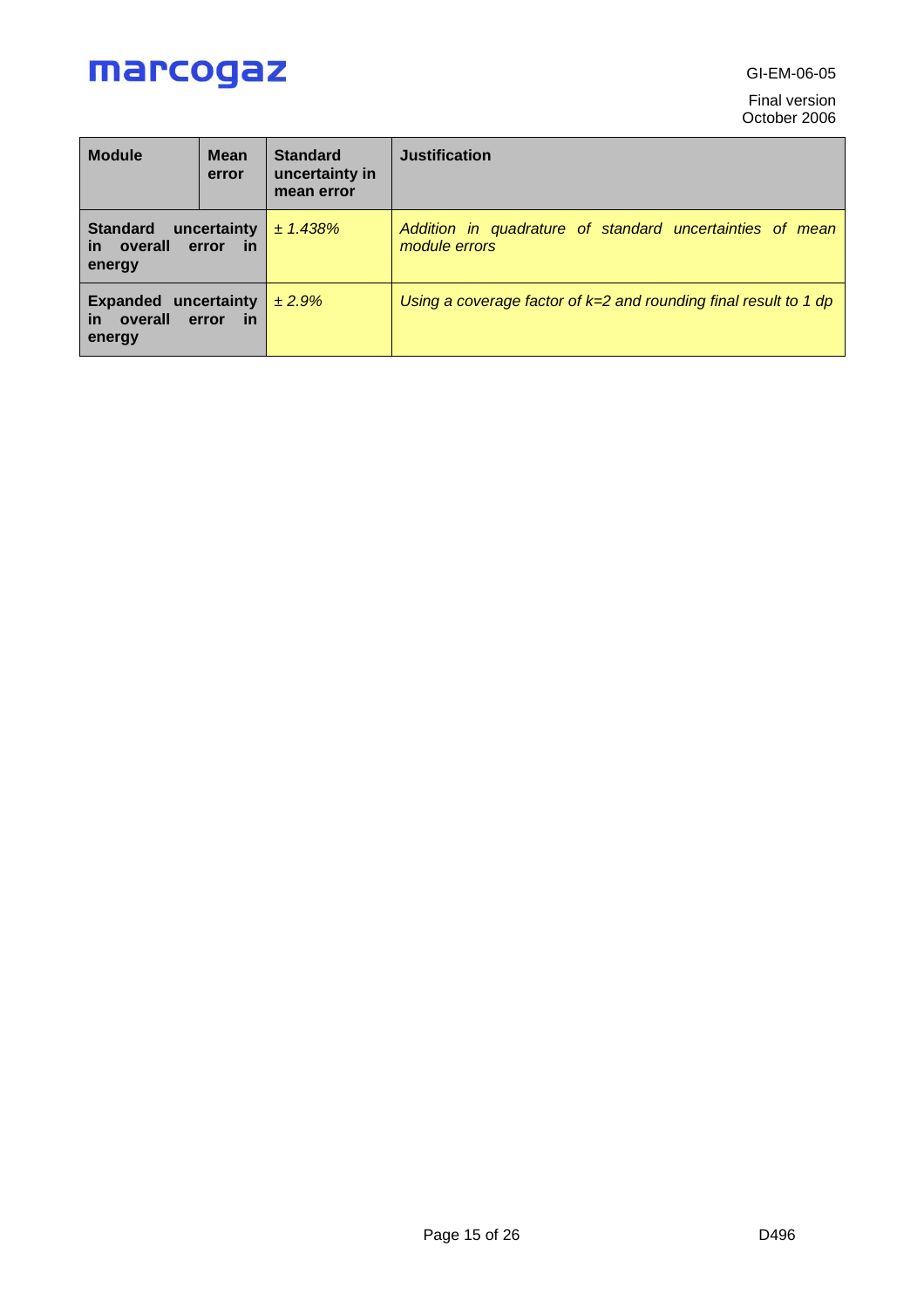*Example 3-5: An energy measurement system comprising a diaphragm meter operating at a pressure of 22 mbarg, which employs a fixed factor to correct for non-ideality of gas (Zb/Z), temperature, pressure and altitude. Conversion to energy is carried out daily by use of a charging area calorific value calculated from the net energy flows and net volume flows into the charging area ("flow-weighted average calorific value").*

| <b>Module</b>               | <b>Mean</b><br>error                                                                                                                                                                                                                                              | <b>Standard</b><br>uncertainty in<br>mean error | <b>Justification</b>                                                                                                                                                                                                                                                                                                                                                                                                                                                                                                                           |  |
|-----------------------------|-------------------------------------------------------------------------------------------------------------------------------------------------------------------------------------------------------------------------------------------------------------------|-------------------------------------------------|------------------------------------------------------------------------------------------------------------------------------------------------------------------------------------------------------------------------------------------------------------------------------------------------------------------------------------------------------------------------------------------------------------------------------------------------------------------------------------------------------------------------------------------------|--|
| <b>Metering</b>             | 0%                                                                                                                                                                                                                                                                | ±0.866%                                         | Unconverted volumetric flowrate using a diaphragm meter may<br>generally be assumed to give zero mean error with a standard<br>uncertainty in mean error of around $\pm$ 0.75% (u( $\varepsilon$ (V) = 1.5 / $\sqrt{3}$ =<br>± 0.866%) if compliant with EN 1359 (excluding meters compliant<br>with Annexe B of EN 1359).                                                                                                                                                                                                                     |  |
| <b>Volume</b><br>conversion | 0%                                                                                                                                                                                                                                                                | ± 0.36%                                         | Non-ideality of gas: The single fixed factor is selected so as to<br>give zero mean error in $Z_b/Z$ . The standard uncertainty in mean<br>error in $Z_b/Z$ is estimated from the variance in gas quality entering<br>the charging area (standard deviation = $0.36\%$ ).                                                                                                                                                                                                                                                                      |  |
|                             | 0%                                                                                                                                                                                                                                                                | ± 2.204%                                        | Temperature: The single fixed factor is selected so as to give<br>zero mean error in temperature. The variation of gas temperature<br>is taken to be $\pm$ (11/ $\sqrt{3}$ ) °C or $\pm$ 2.204% (mean temperature 15<br>$^{\circ}$ C).                                                                                                                                                                                                                                                                                                         |  |
|                             | 0%                                                                                                                                                                                                                                                                | ± 0.123%                                        | Meter inlet pressure: The single fixed factor is selected so as to<br>give zero mean error in meter inlet pressure. The variation of<br>meter inlet pressure for a pressure regulator of accuracy class<br>RG10 is taken to be $\pm$ (0.1*22)/ $\sqrt{3}$ mbar or $\pm$ 0.123% (inlet<br>pressure 1035 mbar).                                                                                                                                                                                                                                  |  |
|                             | 0%<br>± 0.976%<br>Barometric pressure: The single fixed factor is selected so as to<br>give zero mean error in barometric pressure. The variation of gas<br>pressure is taken to be $\pm$ (17.5/ $\sqrt{3}$ ) mbar or $\pm$ 0.976% (inlet<br>pressure 1035 mbar). |                                                 |                                                                                                                                                                                                                                                                                                                                                                                                                                                                                                                                                |  |
|                             | 0%                                                                                                                                                                                                                                                                | ± 0.153%                                        | Altitude: The single fixed factor is selected so as to give zero<br>mean error in altitude. The variation of meter altitude is taken to<br>be $\pm$ (25/ $\sqrt{3}$ ) m or $\pm$ 0.153% (mean altitude 25 m, inlet pressure<br>1035 mbar and a mean barometric pressure drop of 0.11<br>mbar/m).                                                                                                                                                                                                                                               |  |
| <b>Energy</b><br>conversion | $0\%$                                                                                                                                                                                                                                                             | ± 0.60%                                         | Conversion to energy using a representative CV: Documentary<br>provisions should justify the assumption that conversion to<br>energy using a representative CV gives a zero mean error<br>$(\varepsilon$ (GCV)=0). When gas flows into a charging area are measured<br>using Accuracy Class A measurement systems the uncertainty in<br>error in representative GCV is dominated by the variation in<br>source GCV. Typical variation in GCV of gas sources to the<br>charging area gives a standard uncertainty in GCV error of<br>$0.60\%$ . |  |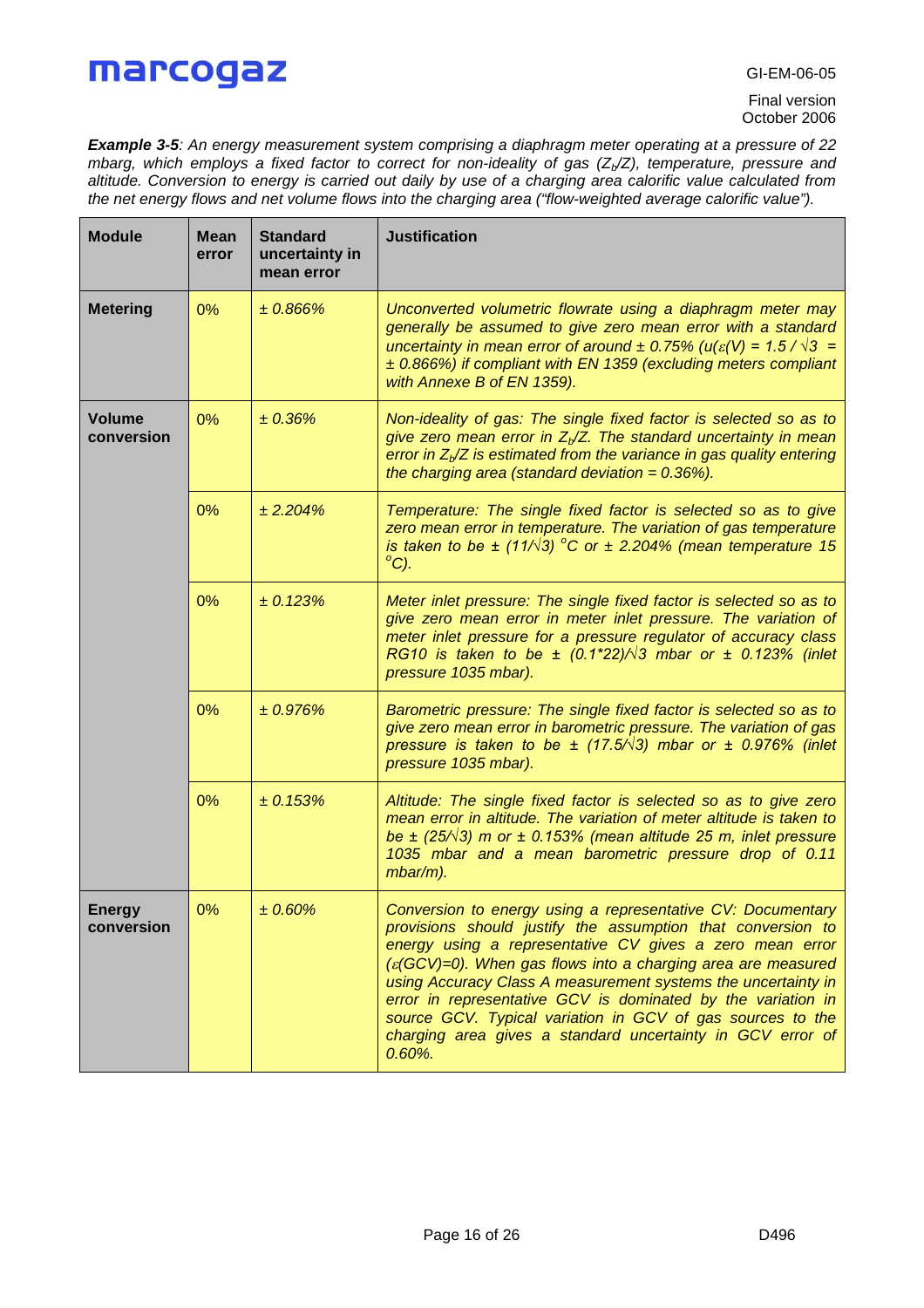GI-EM-06-05

Final version October 2006

| 0%<br>Overall error in energy                                                   |  |        | Arithmetic addition of mean module errors                                 |
|---------------------------------------------------------------------------------|--|--------|---------------------------------------------------------------------------|
| Standard uncertainty in overall error $\vert$ $\pm$ 2.670% $\vert$<br>in energy |  |        | Addition in quadrature of standard uncertainties of<br>mean module errors |
| uncertainty in overall<br><b>Expanded</b><br>error in energy                    |  | ± 5.3% | Using a coverage factor of $k=2$ and rounding final<br>result to 1 dp     |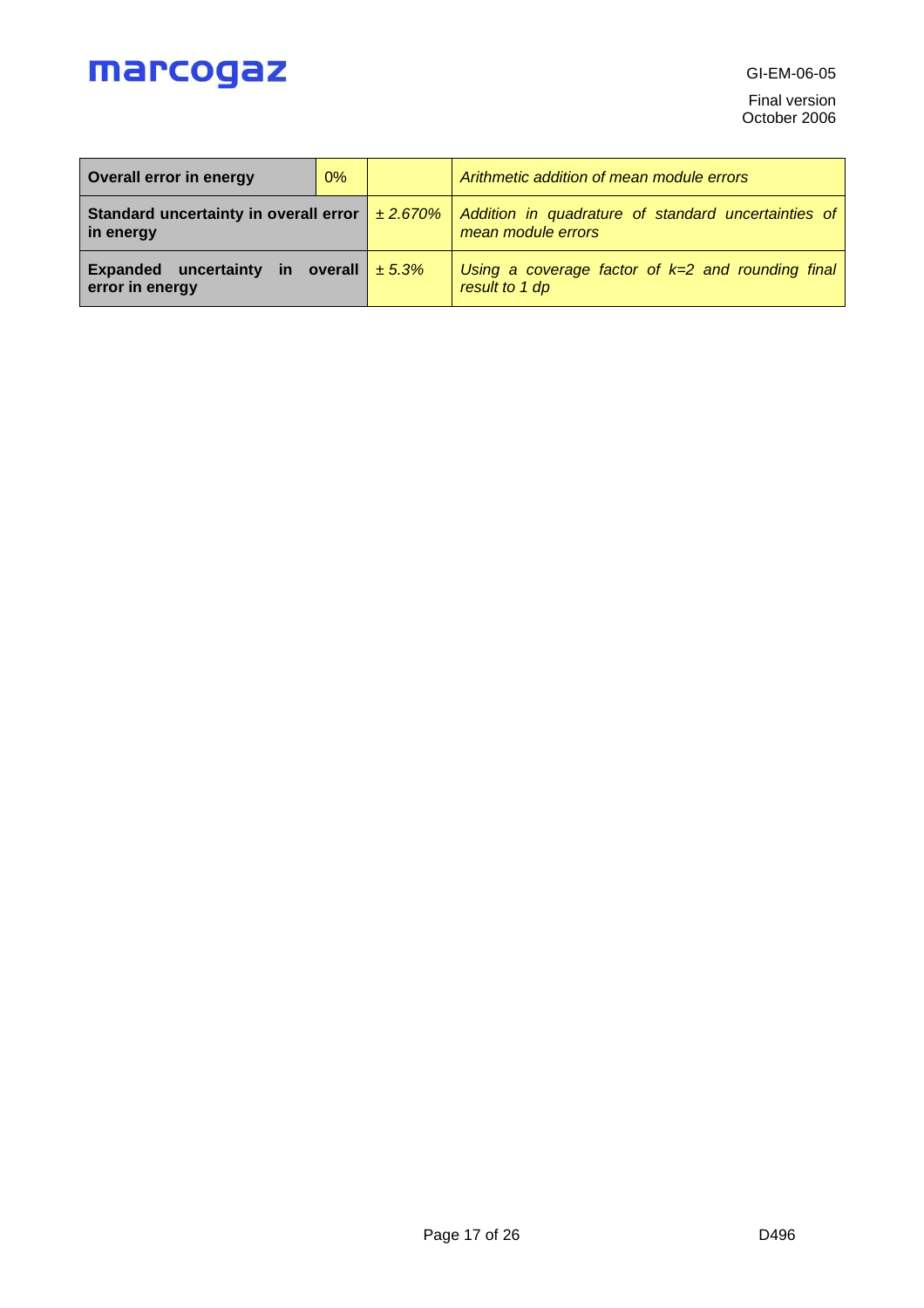### **Chapter 4: Pattern Approval**

### **4.1 European Regulation**

This chapter presents the situation in Europe concerning type approval for gas energy measurement systems. As the thermal energy of a quantity of natural gas supplied is calculated from the volume (or mass) at base conditions and the relevant caloric value, an overview of the practices on gas meters, volume conversion devices, and calorific value determination devices (CVDD) is presented.

In past years, the lack of common European rules for most instrument pattern approvals triggered additional costs and significant time spent in obtaining type approval for a measuring device in every European country of intended use. Whilst this chapter cannot present the actual rules (laws, decrees, specifications, etc.) in all European countries, some figures given by gas companies are presented in Annexe C to show general differences in approach to pattern approvals in their respective countries.

As far as the framework of European regulations is concerned, the only Directive to have any direct impact at the moment is Directive 71/318/EEC published on July 26, 1971 regarding the harmonisation of legislation in the various Member States concerning gas volume measurement systems. This directive will be replaced by the Measurement Instrument Directive 2004/22/EC (MID) of the European Parliament and Council, released in March 2004.

The MID establishes the requirements that devices and systems have to satisfy with a view to their being placed on the market. It is intended to help unify European rules for pattern approval and introduce conformity in assessment of instruments as soon as the MID is effective throughout all Europe. The MID comes into force in 2006.

Nevertheless, the MID does not cover all instruments in the energy measurement systems used by gas companies. Basically, for natural gas measurements, the MID describes the conformity of gas meters and volume conversion devices for residential, commercial and light industrial uses (MI-002). The upper limit in terms of flow rate or energy consumption is not definite and National bodies will set their own values. This situation therefore excludes CVDDs and all large metering systems. The MID introduces the concept of durability of instruments - not currently defined - for most of the gas meters and volume conversion devices. Finally, the MID does not describe periodic verification, which must be defined by National bodies.

### **4.2 OIML recommendation**

All instruments not covered by the MID, could be type approved using the same international rules if the national authorities of Legal Metrology apply the OIML recommendations (R6, R31, R32 or the CD of TC8 SC7 and TC8 SC8). Nevertheless, there is no strict obligation for any national authority of Legal Metrology to follow the recommendations published by the OIML. It must be noted that the maximum permissible errors and the class of equipment are harmonised between OIML and the MID.

The OIML Recommendations of TC8 SC7 introduce requirements for energy measurement systems of different class of uncertainty, for larger applications (flow rate higher than 100 m<sup>3</sup>/h and pressure higher than 2 bar) excluding diaphragm meters and mass to volume conversion. The concept of a measuring system can involve not only instruments, but also data and figures provided for documentary provision. This is necessary to carry out energy determination on the natural gas network.

The work developed by OIML TC8 SC8 is more dedicated to gas meters developed by manufacturers in which functionality corresponding to individual modules may be built in a single unit.

### **4.3 European and International standards**

In order to ease the task of proving conformity, the MID and most of the National bodies recognise CEN (and CENELEC) as competent body for the adoption of harmonised standard in accordance with the general guidance of the EC or OIML.

Several standards published by CEN/TC237 related to products, specify the requirements and tests for the construction, performance and safety, and carefully describe the test procedures and requirements for type approval tests for the following instruments:

- EN 1359 Diaphragm gas meters
- EN 12261 Turbine gas meters
- EN 12480 Rotary displacement gas meters
- EN 12405-1 Gas volume electronic conversion devices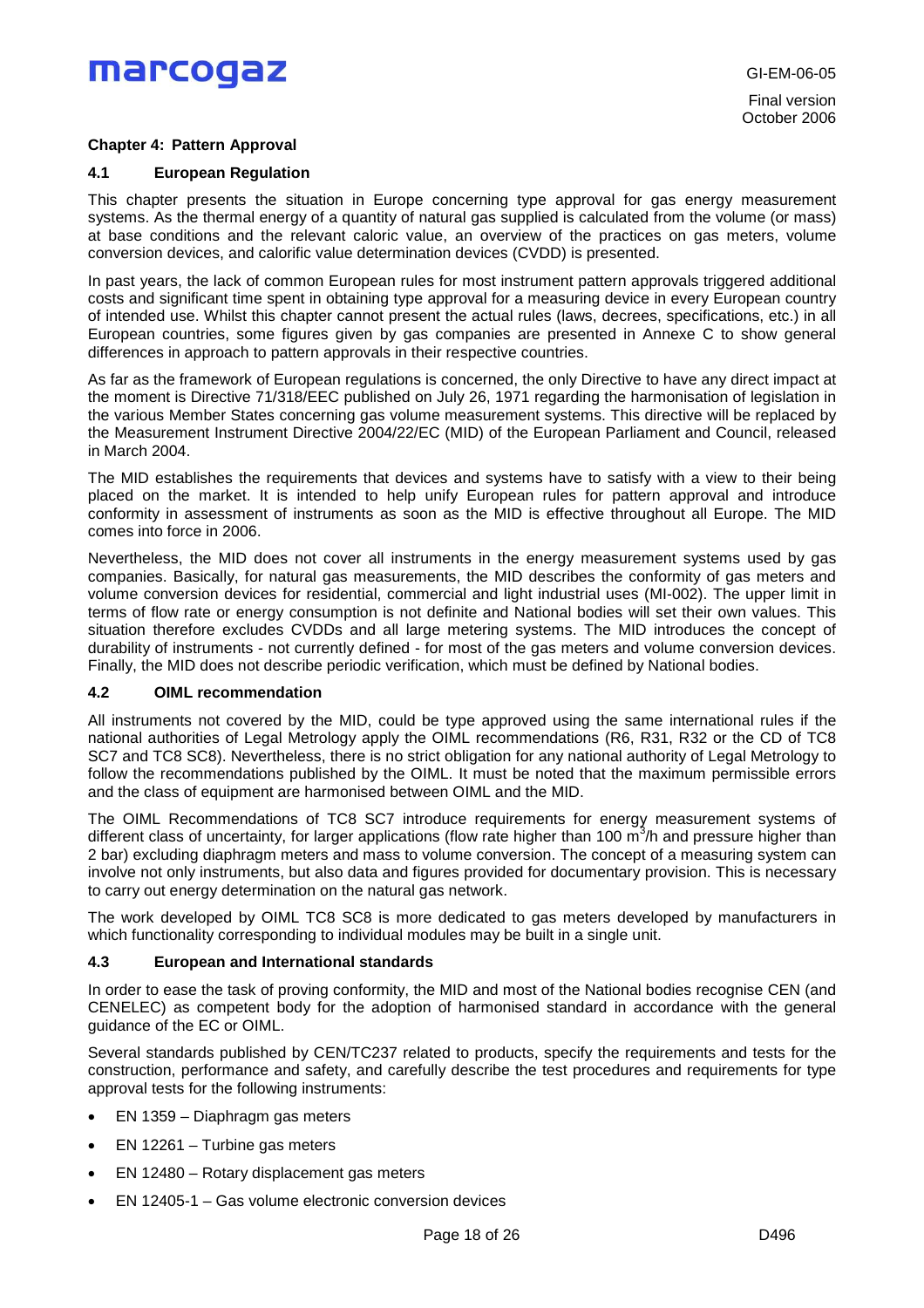GI-EM-06-05

Final version October 2006

The EN standard relating to CVDDs is not yet released. CEN/TC237/WG4 is in charge of the prEN 12405-2 which specifies the requirements and tests for the construction, performance, safety and conformity of electronic conversion devices (volume conversion device, gas meter and CVDD) used to determine energy of fuel gases. This equipment may be integrated or not and they are separable. Moreover, conversion devices that can utilise either a fixed or periodically updated calorific value are included in the scope of this WG. The Committee Draft should be released at the end of 2006.

Several standards released by ISO are also widely used in Legal Metrology as reference:

- ISO5167 1 to 4 on pressure differential inserted in conduits
- ISO6976 for the calculation of CV, density, Wobbe index of dry natural gas
- ISO12213 1 to 3 for the calculation of compression factor

Finally, ISO/DIS 15112 provides the means for energy determination of natural gas by measurement or by calculation, and briefly describes the techniques and measures that have to be taken. The general means of uncertainty calculations are given. This standard also gives an accurate list of normative references, which constitute provisions for this ISO standard.

No international specifications exist and no working group is in charge of the standardisation of the determination of CV on the delivery points from the CVDD measurements.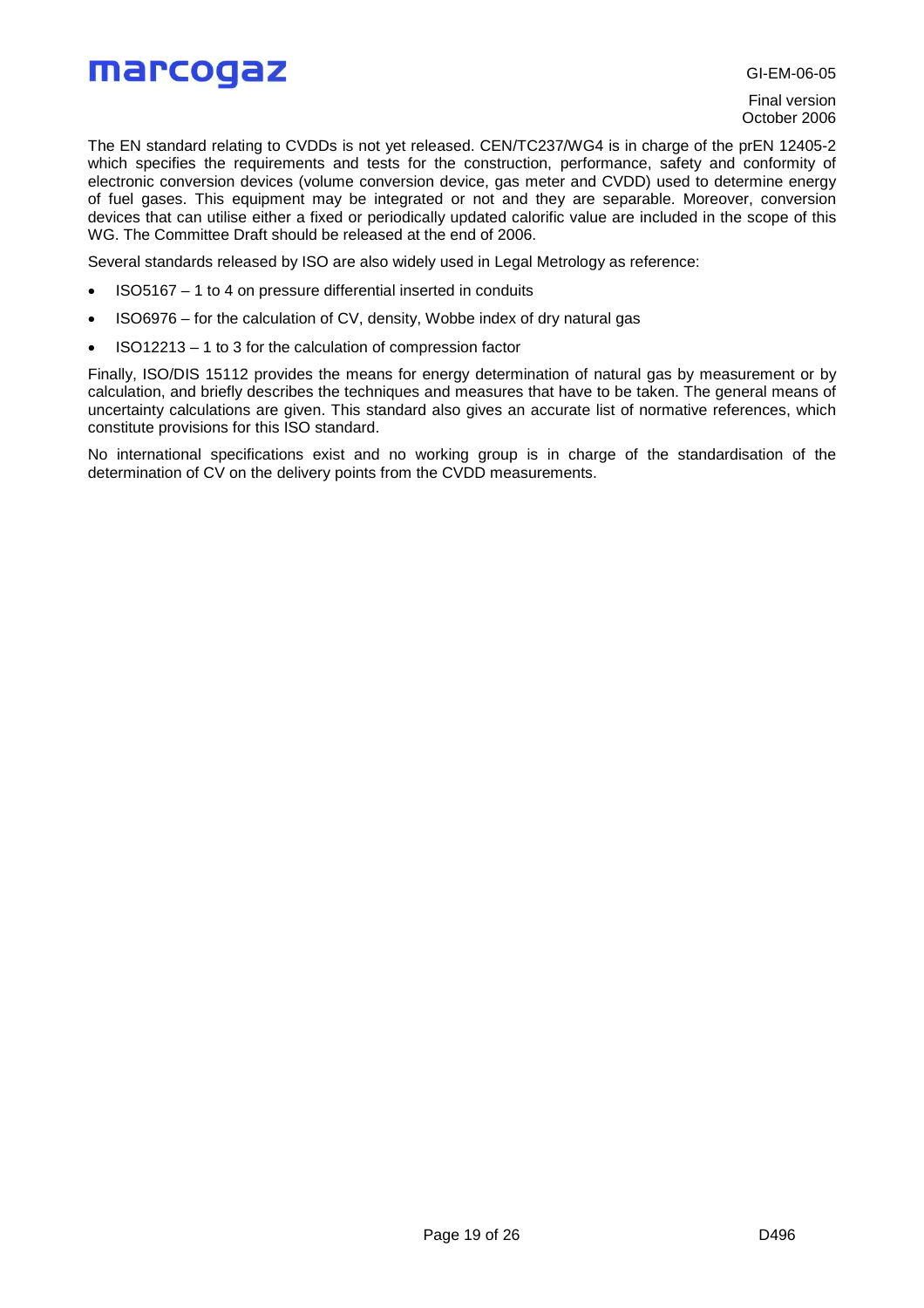### **Annexe A – Consistency in approach of GUM and OIML**

#### **Use of mean error of measurement system and uncertainty in mean error**

The OIML Recommendation is principally aimed at the performance of measurement systems and in particular specification of the maximum error that a measurement system may display over the range of conditions applicable to the measurement system. This is termed the MPE.

The GUM (*ISO Guide to the Expression of Uncertainty in Measurement*) is principally aimed at the measurement result and its uncertainty. Any errors in the measurement result are generally corrected by application of a correction, b, and the uncertainty in the correction, u(b), is included in the estimate of the uncertainty in the measurement result.

In situations where the required correction,  $b(t)$ , is a function of an variable input parameter, t, then Section F.2.4.5 of the GUM recognises that in some circumstances it may not always be feasible to apply the individual corrections,  $b(t)$ , and incorporate the individual uncertainties,  $u(b(t))$  in the uncertainty of the measurement results. In such situations the GUM suggests that a single mean value of correction is computed:

[1] 
$$
\overline{b} = \frac{1}{t_2 - t_1} \int_{t_1}^{t_2} b(t) dt
$$

where  $t_1$  and  $t_2$  define the range of interest of the parameter t and the best estimate of the measurement result Y(t) is taken to be

$$
[2] \qquad Y(t) = y(t) + \overline{b}
$$

where y(t) is the best uncorrected estimate of Y(t). The variance associated with the use of the mean correction over the range of interest arises from two sources: firstly the variance in the corrections, b(t), and secondly, the variance associated with the uncertainty of the determination of the corrections, b(t).

When estimating the uncertainty in estimates,  $y(t) + \overline{b}$ , of the measurand Y(t), the GUM recommends use of a single value of standard uncertainty derived from the positive square root of:

[3] 
$$
u_c^2(y') = \overline{u^2[y(t)]} + \overline{u^2[b(t)]} + u^2(\overline{b})
$$

where the second and third terms in equation 3 are given by:

$$
u^2[b(t)] = \frac{1}{t_2 - t_1} \int_{t_1}^{t_2} u^2[b(t)] dt \text{ and } u^2(\overline{b}) = \frac{1}{t_2 - t_1} \int_{t_1}^{t_2} \left[b(t) - \overline{b}\right]^2 dt
$$

It can be seen that the distribution in corrections, b(t), is equivalent to the distribution in errors in the measurement system, the mean correction,  $\overline{b}$ , is equivalent to the mean error of the measurement system, and the uncertainty in the mean correction (the second and third terms of equation 3) is equivalent to the uncertainty in the mean error of the measurement system.

### **Choice of coverage factor**

In this Guide we recommend that the appropriate criterion for compliance with an accuracy class is determined by comparison of the mean error in energy with the MPE, taking into account the expanded uncertainty in the mean error in energy. This is denoted by the following criterion:

$$
(|\varepsilon(E)| + U(\varepsilon(E))) \leq MPE
$$

where the expanded (combined) uncertainty is calculated by multiplying the standard (combined) uncertainty by a coverage factor *k*.

When the distribution associated with a combined standard uncertainty in a measurement result can be assumed to be Gaussian, the GUM recommends the use of a coverage factor,  $k = 2$ , which gives a probability level of around 95%. This is appropriate for a distribution of errors of a measurement system when the mean error of the measurement system is zero or near zero - see Figure A-1. However, if the mean error of a measurement system is significantly far from zero, then a coverage factor of  $k = 1.64$  is more appropriate, (corresponding to the one-sided normal distribution and 95% probability) - see Figure A-2. In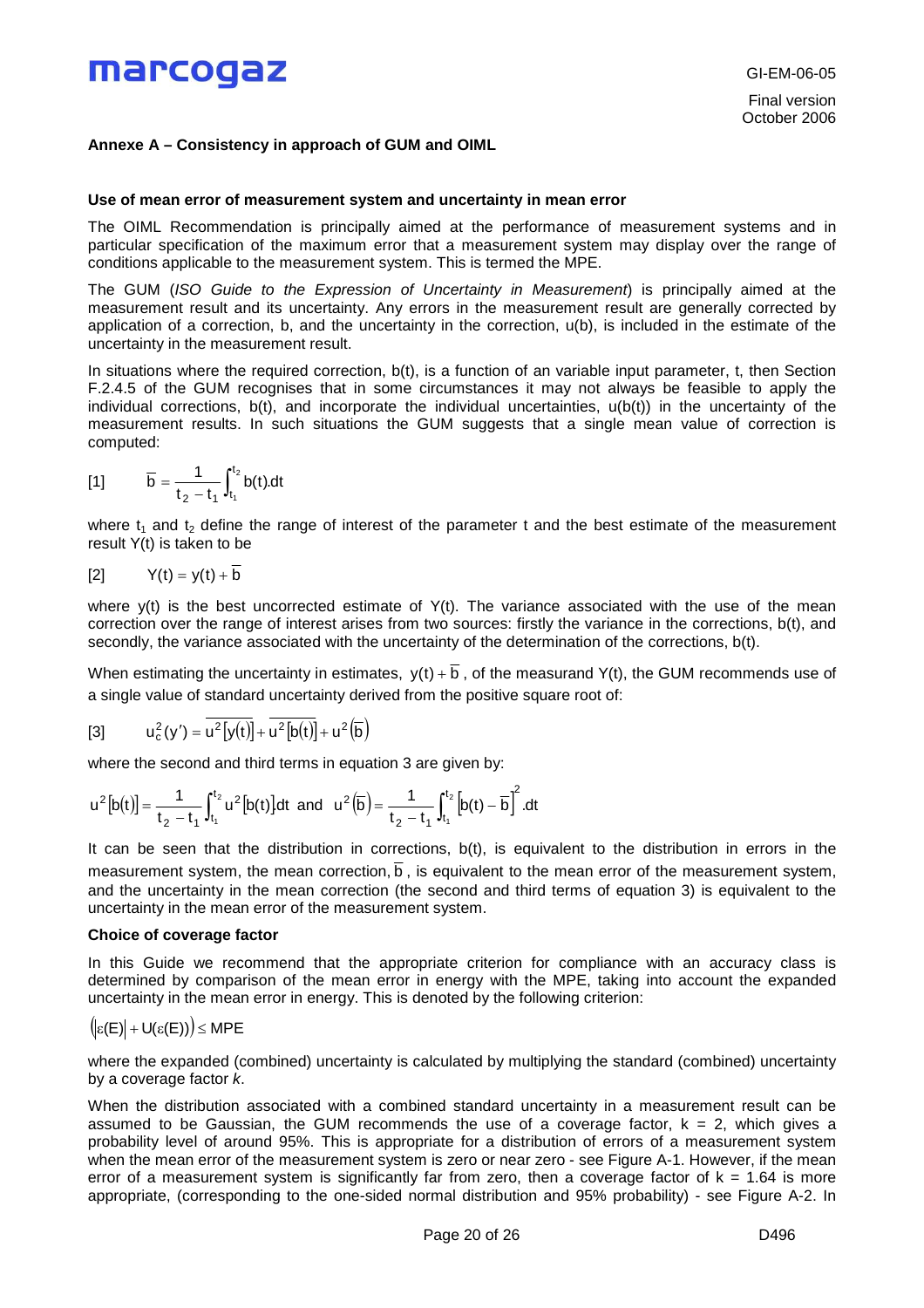GI-EM-06-05

Final version October 2006

intermediate situations it is more appropriate to compute the probability of compliance, by computing the area under the distribution between the limits of -MPE and +MPE.



**Figure A-1: Selection of appropriate coverage factor, k, (mean error = zero)**



**Figure A-2: Selection of appropriate coverage factor, k, (mean error zero)**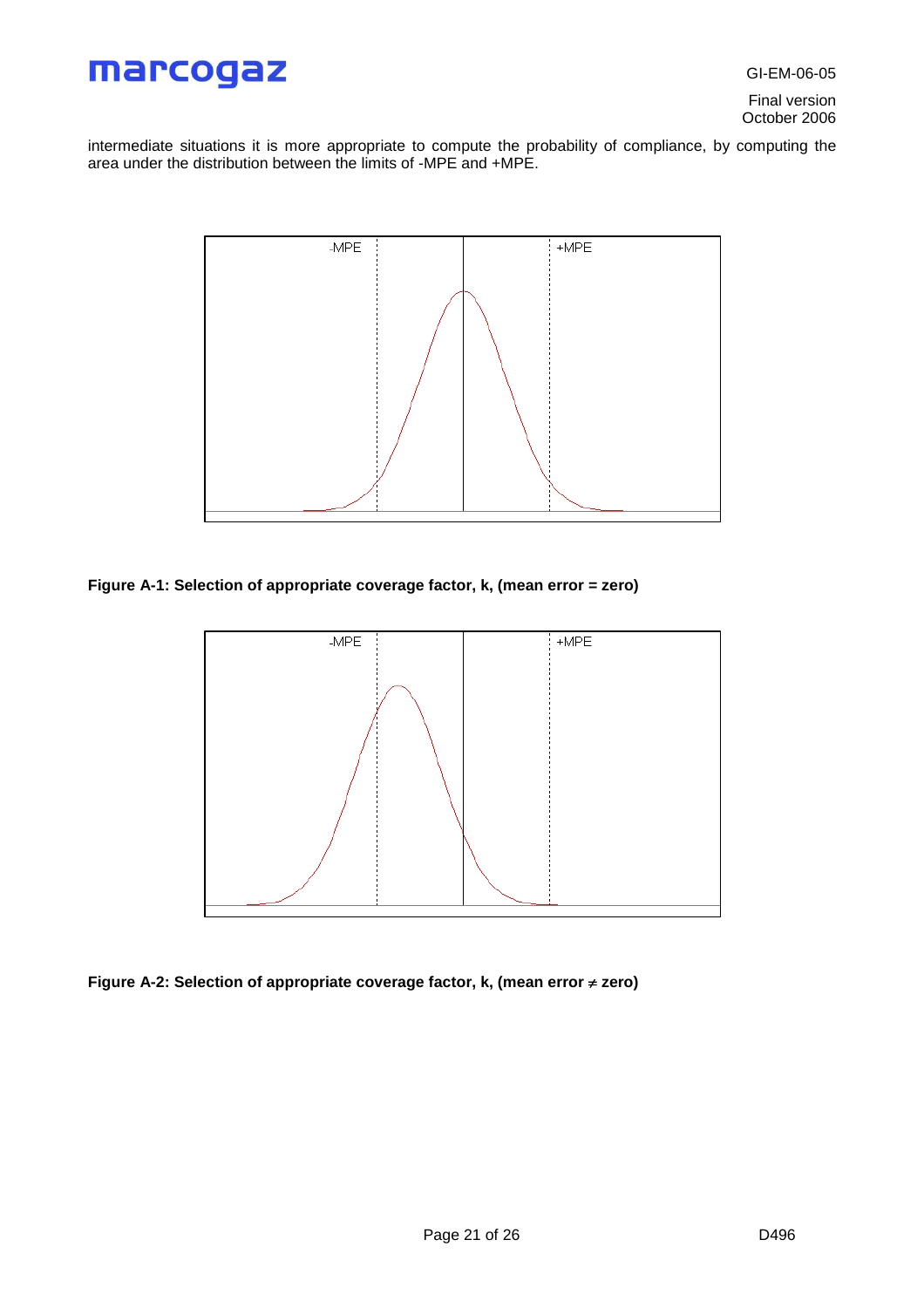### **Annexe B – Error and uncertainty in error in volume and energy**

### **Error in volume**

Volume is computed by integrating volumetric flowrate over time:

$$
V=\int_{t=t_1}^{t=t_2} F(t).dt
$$

in a flow computer, integration is achieved numerically as summation of flowrate over (relatively) short constant time increments:

$$
V \approx \Delta t \sum\nolimits_{i=1}^{i=N} F_i
$$

In practice the F<sub>i</sub> may be in error by  $\varepsilon(F_i)$  and so the true volume is given by:

$$
\text{Vtrue} = \Delta t \sum\nolimits_{i=1}^{i=N} (F_i - \epsilon(F_i)) = V - \Delta t \sum\nolimits_{i=1}^{i=N} \epsilon(F_i)
$$

(Not that error is here defined as the measured value minus a true value, in compliance with GUM practice.)

For high accuracy volume measurement, the Fi are corrected by use of k-factors, where the k-factors permit estimation of error in flowrate as a function of flowrate. K-factors are determined from meter calibration.

However if Fi are not corrected for error, then some assumption or knowledge about how  $\varepsilon$ (F) varies with F is required. Assuming that  $\varepsilon$ (Fi) can be expressed as a polynomial in Fi we can write:

$$
\epsilon(\text{Fi}) = a_0 + a_1 \text{Fi} + a_2 \text{Fi}^2 + \dots
$$

and

$$
Vtrue = V - \Delta t \sum_{i=1}^{i=N} (a_0 + a_1 Fi + a_2 Fi^2 + ...)
$$

$$
Vtrue = V - \Delta t Na_0 - \Delta t \sum_{i=1}^{i=N} (a_1 Fi) + \Delta t \sum_{i=1}^{i=N} (a_2 Fi^2) + \dots
$$

For higher terms in Fi knowledge of how Fi varies with time is required, but for lower orders we may write:

$$
Vtrue = V - a_0 t_{\text{tot}} - a_1 V
$$

Where  $t_{tot}$  is the time period for integration or totalisation.

In addition to the situation above, two further simplifications in expressing error in flowrate are possible.

(a) Firstly, constant relative error across the application range in flowrate

ε(Fi) =  $a_1$ Fi

which leads to

 $V$ *true* =  $V + a_1V$ 

and

$$
\frac{\epsilon(V)}{V} = \frac{V - Vtrue}{V} = -a_1
$$

In these circumstances, relative error in volume is equal to the relative error in flowrate and time period would not have to be included in a specification that set maximum permissible error in volume.

(b) Secondly, constant absolute error across the application range in flowrate

ε(Fi) =  $a_0$ 

which leads to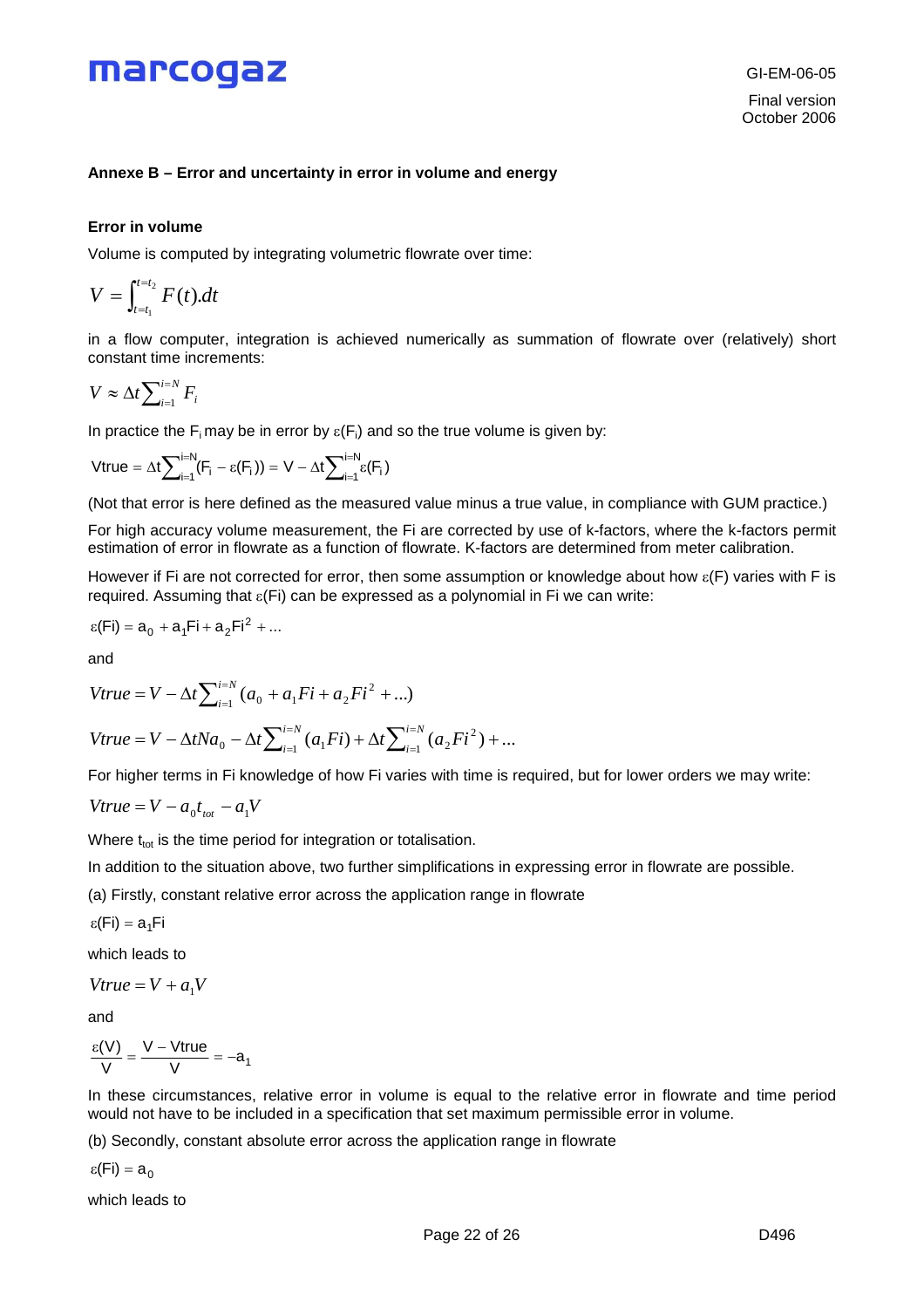

GI-EM-06-05 Final version October 2006

*Vtrue* =  $V - a_0t_{tot}$ 

i.e. absolute error in volume is equal to the product of the error and the time period for integration, and

$$
\frac{\epsilon(V)}{V} = \frac{V - Vtrue}{V} = \frac{a_0t_{tot}}{V}
$$

Under some circumstances (e.g., constant flowrate Fi,) relative error in volume would be independent of the time period for integration. However unless this were known to be so, **time period would have to be included in a specification that set maximum permissible error in volume**.

### **Error in energy**

Energy is computed by integrating power over time:

$$
E=\int_{t=t_1}^{t=t_2} F(t)C(t).dt
$$

in a flow computer, integration is achieved numerically as summation of power over (relatively) short constant time increments:

$$
E \approx \Delta t \sum_{i=1}^{i=N} (F_i C_c)
$$

In a similar manner to volume determination, the Ci and the F<sub>i</sub> may be in error by  $\varepsilon$ (C<sub>i</sub>) and  $\varepsilon$ (F<sub>i</sub>) and so the true energy is given by

ETue = 
$$
\Delta t \sum_{i=1}^{i=N} [F_i - \varepsilon(F_i))(C_i - \varepsilon(C_i)]
$$

\nETue = 
$$
\Delta t \sum_{i=1}^{i=N} [F_i C_i - F_i \varepsilon(C_i) - C_i \varepsilon(F_i) + \varepsilon(F_i) \varepsilon(C_i)]
$$

\nETue = 
$$
E + \Delta t \sum_{i=1}^{i=N} [-F_i \varepsilon(C_i) - C_i \varepsilon(F_i) + \varepsilon(F_i) \varepsilon(C_i)]
$$

Expressing  $\varepsilon$ (Ci) and  $\varepsilon$ (Fi) as first order polynomials in Ci and Fi:

$$
\epsilon(Fi)=a_0+a_1Fi
$$

$$
\epsilon(Ci) = b_0 + b_1 Ci
$$

and

*Erue* = 
$$
E + \Delta t \sum_{i=1}^{i=N} [-F_i.(b_0 + b_1C_i) - C_i.(a_0 + a_1F_i) + (a_0 + a_1F_i).(b_0 + b_1C_i)]
$$

which leads to:

*Erue* = 
$$
E + a_0 b_0 t_{tot} + (b_0 (a_1 - 1)) \cdot V + (a_0 (b_1 - 1)) \cdot \Delta t \sum_{i=1}^{i=N} (C_i) + (a_1 b_1 - a_1 - b_1) E
$$

Two simplifications are possible to cater for lack of information about how Fi and Ci vary with time:

(a) Constant relative error in F and C (i.e.,  $a_0$  and  $b_0$  are zero)

*Erue* = 
$$
E + (a_1b_1 - a_1 - b_1)E
$$

Provided  $a_1$  and  $b_1$  are relatively small, the cross-term  $a_1b_1$  may be ignored and relative error in energy is the arithmetic sum of the relative errors in flowrate and calorific value.

Note also that time period would not have to be included in a specification that set maximum permissible error in energy.

(b) Constant absolute error in F and C and average calorific value  $\overline{C}$ 

$$
Etrue = E - a_0 b_0 t_{\text{tot}} - b_0 V - a_0 t_{\text{tot}} \overline{C}
$$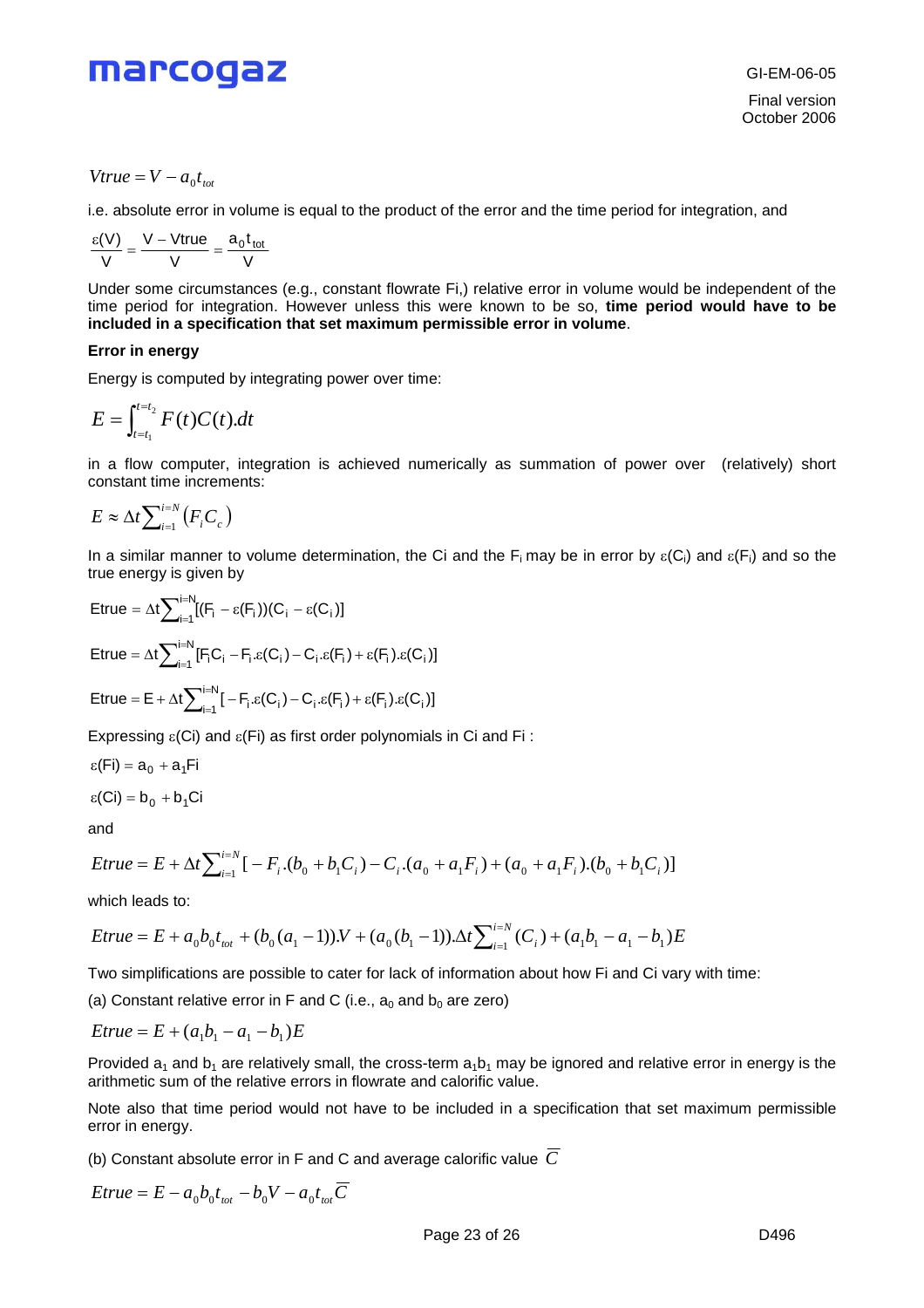GI-EM-06-05

Final version October 2006

The average calorific value is more often estimated from samples taken over the time period for integration. This is commonly known as the "representative" calorific value and we can write

$$
\left[C\right]=\frac{\sum_{j=1}^{j=M}\left(C_{j}\right)}{M}\approx\overline{C}=\frac{\sum_{i=1}^{i=N}\left(C_{i}\right)}{N},\left(M\neq N\right)
$$

With constant flowrate F and constant representative calorific value, relative error in energy would be independent of the time period for integration. However unless this were known to be so, **time period would have to be included in a specification that set maximum permissible error in energy.**

### **Uncertainty in error in volume**

For constant relative error across the application range in flowrate (see 1(a)):

$$
\frac{\epsilon(V)}{V} = a_1
$$

and we may simply write

$$
U\left(\frac{\epsilon(V)}{V}\right) = U(a_1)
$$

### **Uncertainty in error in energy**

For constant relative error in F and C (see 2(a)):

$$
\frac{\epsilon(E)}{E} \approx a_1 + b_1
$$

and assuming that  $a_1$  and  $b_1$  are uncorrelated, we may write:

$$
U\!\!\left(\frac{\epsilon(E)}{E}\right)\!=\!\sqrt{U^2\!\left(a_1\right)\!+U^2\!\left(b_1\right)}
$$

Under these circumstances, the uncertainty in error in energy is obtained by adding in quadrature the relative uncertainties in flowrate and calorific value.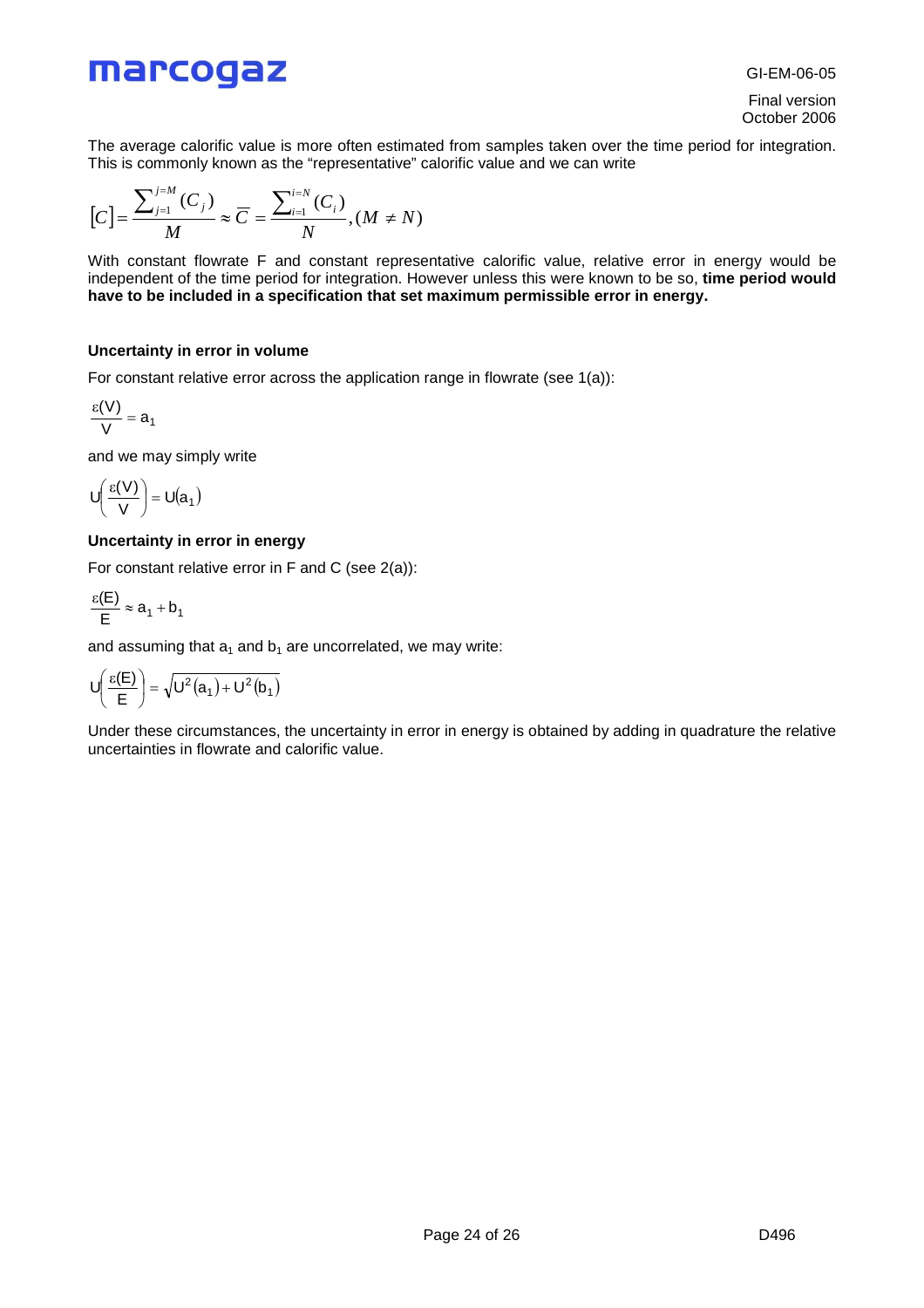

GI-EM-06-05

Final version October 2006

### **Annexe C – Example of pattern approvals in European countries**

| <b>Item</b>                                                                                                                 | <b>Denmark</b>                                                                                                                                                                 | <b>Belgium</b>                                                                                                                                                                                                                                                                 | <b>France</b>                                                                                                              | Germany                                                                                    | Italy                                                                                                                                                                                                                                                                                                                                                                                   | <b>UK</b>                                                                                                                                                                                                                       |
|-----------------------------------------------------------------------------------------------------------------------------|--------------------------------------------------------------------------------------------------------------------------------------------------------------------------------|--------------------------------------------------------------------------------------------------------------------------------------------------------------------------------------------------------------------------------------------------------------------------------|----------------------------------------------------------------------------------------------------------------------------|--------------------------------------------------------------------------------------------|-----------------------------------------------------------------------------------------------------------------------------------------------------------------------------------------------------------------------------------------------------------------------------------------------------------------------------------------------------------------------------------------|---------------------------------------------------------------------------------------------------------------------------------------------------------------------------------------------------------------------------------|
| <b>Models of</b><br><b>CVDD</b><br>approved                                                                                 | None - no such<br>certification<br>required                                                                                                                                    | 85 Gas Chromatographs (GC)<br>for border stations and gas<br>quality (determination) stations                                                                                                                                                                                  | Daniel (GC<br>Danalyser 570)<br>ABB (GC 8100)<br>MECI/Yamataké<br>(HGC 303)                                                | Calorimeter, GC<br>(Daniel,<br>Instromet, RMG,<br>Marquis)                                 | There is a draft<br>document for the<br>approval of GCs                                                                                                                                                                                                                                                                                                                                 | Devices in current<br>production<br>GC - Daniel model 500<br>- 2251 Controller<br>- 2551 Controller<br>- 2350 Controller                                                                                                        |
| <b>Model of flow</b><br>computers (or<br>volume<br>conversion<br>device)<br>approved                                        | None - no such<br>certification<br>required                                                                                                                                    | Border stations flow computers<br>are under control of national<br>authority                                                                                                                                                                                                   | Flow computers,<br>PTZ, PT, T are<br>approved.<br><b>Many models</b><br>from: Meci, SIS,<br>Emerson, Actaris,<br>Instromet | FlowComp,<br>Elster, RMG,<br>many models<br>(550)                                          | 4783 model of flow<br>computer are<br>approved by our NA<br><b>FIMIGAS:</b><br>VESCOM3C,<br><b>VESCOM4</b><br><b>FIORENTINI:</b><br>FIOMEC <sub>10</sub><br>FIOMEC <sub>12</sub><br><b>INSTROMET: 901,</b><br>999, 782/2XF,<br>782/10<br><b>O.M.T. TARTARINI:</b><br>FLOWTI T500,<br>FLOWTI T502.<br><b>FLOWTI T600</b><br><b>SCHLUMBERGER</b><br><b>INDUSTRIES:</b><br>COMPLEX, PTZ EX | Main types in Use 6<br>Main Manuf: OMNI,<br>SpectrateK, Instromet<br><b>Bristol Babcock,</b><br>Sension,                                                                                                                        |
| <b>Gas meters</b><br>approved                                                                                               | None - no such<br>certification<br>required                                                                                                                                    | All installed Turbine, Rotary<br>and Diaphragm gas meters<br>are approved (National or<br>European model approval)                                                                                                                                                             | Turbine,<br>ultrasonic,<br>rotary<br>displacement and<br>diaphragm gas<br>meters                                           | USM, GTM,<br>Vortex, Orifice,<br>Rotary<br>displacement,<br>Diaphragm                      | <b>Turbine and rotary</b><br>displacement meters                                                                                                                                                                                                                                                                                                                                        | NA does not approve<br>flow meters for network<br>energy balancing.<br>NA does approve<br>meters for consumer<br>supply points.<br>Types in Use Orifice,<br>Turbine, Ultrasonic for<br><b>HP</b> sites                          |
| <b>Requirements</b><br>for the<br>configuration<br>of gas- meters<br>and CV<br>measurement<br>devices                       | No requirements                                                                                                                                                                | Secured direct and local<br>connection between flow<br>computer and GC.                                                                                                                                                                                                        | No restriction if<br>each device is<br>approved.                                                                           | no restrictions,<br>when DSFG is<br>used                                                   | No possibility to<br>connect flow<br>computers with gas<br>chromatograph                                                                                                                                                                                                                                                                                                                | We have agreed a<br>generic design of CV<br>and flow meter<br>arrangement but NA<br>does not have power<br>of approval.                                                                                                         |
| <b>Connection</b><br>between flow<br>computer and<br>GC                                                                     | <b>Yes</b>                                                                                                                                                                     | Secured direct and local<br>connection between flow<br>computer and GC.                                                                                                                                                                                                        | <b>Yes</b>                                                                                                                 | no restrictions,<br>when DSFG is<br>used                                                   | <b>No</b>                                                                                                                                                                                                                                                                                                                                                                               | Yes. But the CV<br>measurement from the<br>CV device must be<br>used when calculating<br>energy and daily CV's.                                                                                                                 |
| <b>Periodical</b><br>verification/<br>calibration<br>frequency of<br>flow meter, CV<br>and energy<br>measurement<br>devices | <b>Flow-meters</b><br>(turbine)<br>calibration every 8<br>years.<br>Densitometers,<br>pressure-, and<br>temperature-<br>transmitters<br>calibration every 2<br>year, in situ 1 | Turbine Flow meters :<br>Border stations every six years<br>$(+)$ online control via 2 meters<br>in series),<br>End-users a functional control<br>or verification in situ (2 meters<br>in series -where ever possible-<br>serie // is part of our<br>prescriptions) every year | Periodical<br>verifications:<br>Flow meter: every<br>5 years<br>CV: 1 by year<br>Flow computer: 1<br>by year               | flow meters: 8 to<br>16 years<br><b>CV</b> measurement<br>1 year<br>converters: 5<br>years | Flow meter: no<br>frequency<br>Flow computer: 2<br>years                                                                                                                                                                                                                                                                                                                                | We undertake annual<br>validation of our<br>network energy bal-<br>ancing flow meters and<br>until recently annual<br>evaluations of our CV<br>devices using 6<br>calibration gases.<br>Since 2002, annual<br>evaluations of CV |